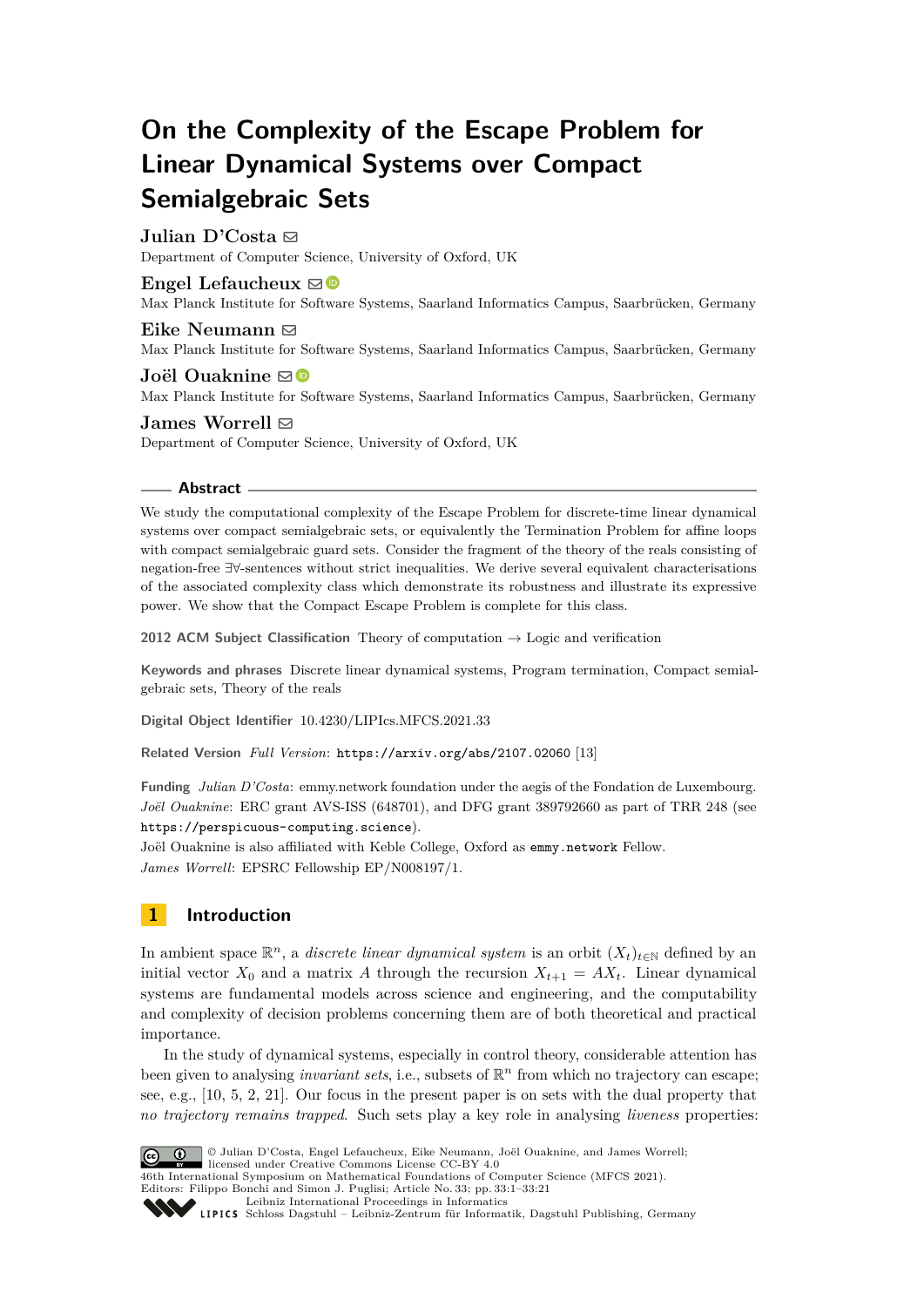### **33:2 On the Complexity of the Compact Escape Problem**

progress is ensured by guaranteeing that all trajectories (i.e., from any initial starting point) must eventually reach a point at which they "escape" (temporarily or permanently) the set in question, thereby forcing a system transition to take place.

More precisely, given a rational matrix *A* and a semialgebraic set  $K \subseteq \mathbb{R}^n$ , one may consider the *Discrete Escape Problem (DEP)* which asks, for all starting points  $X_0$  in  $K$ , whether the corresponding orbit of the discrete linear dynamical system  $(X_t)_{t\in\mathbb{N}}$  eventually escapes  $K$ . By "escaping"  $K$ , we simply mean going outside of  $K$  – we are unconcerned whether the trajectory might re-enter *K* at a later time.

The restriction of DEP to the case in which *K* is a *convex polytope* – alternately known as *termination of linear programs* over either the reals or the rationals – was already studied and shown decidable in the seminal papers [\[24,](#page-16-4) [6\]](#page-16-5), albeit with no complexity bounds nor upper bounds on the number of iterations required to escape.

In this paper we study the *Compact Escape Problem (CEP)*, a version of DEP where in addition we assume that the semialgebraic set *K* is compact. In practice, of course, this is usually not a burdensome restriction; in most cyber-physical systems applications, for instance, all relevant sets will be compact (see, e.g., [\[1\]](#page-15-1)).

CEP was recently shown to be decidable for arbitrary compact semialgebraic sets in [\[18\]](#page-16-6), via *non-constructive* methods; consequently – as pointed out in that paper – no non-trivial complexity bounds could be given. The main contribution of the present work is to precisely pin down the complexity of CEP in terms of the first-order theory of the reals; more precisely, we identify a natural fragment for which CEP is complete.

Recall that the theory of the reals is concerned with the structure  $\mathbb R$  over the signature  $\langle \mathbb{Z}, +, \times, \leq, \leq \rangle$ . Tarski famously showed that this theory is decidable and admits quantifier elimination, with state-of-the-art techniques based on Collins's *Cylindrical Algebraic Decomposition* [\[12\]](#page-16-7) that have complexity doubly exponential in the number of quantifiers. Asymptotically faster but arguably impractical quantifier elimination algorithms due to [\[14,](#page-16-8) [16,](#page-16-9) [20\]](#page-16-10) have running time doubly exponential in the number of quantifier alternations, singly exponential in the dimension, and polynomial in the rest of the data. The *existential* fragment of the theory of the reals was famously shown to lie between NP and PSPACE in [\[9\]](#page-16-11).

In this paper, we consider the class of formulas consisting of positive Boolean combinations of non-strict polynomial inequalities prefixed by a single alternation of a block of existential and a block of universal quantifiers. Let us denote by  $\exists \forall \in \mathbb{R}$  the complexity class of all problems reducible in polynomial time to the decision problem for this fragment. Using sophisticated results from real algebraic geometry we show that  $\exists \forall < \mathbb{R}$  corresponds to the decision problem for another fragment of ∃∀-sentences in which the quantifiers are restricted to range over compact sets, a result of independent interest. Finally, using techniques from Diophantine approximation and algebraic number theory we show that the Compact Escape Problem is complete for this class.

### **1.1 Overview**

We formally define the Compact Escape Problem (CEP) as the following decision problem:

*Given as input*

- A matrix  $A \in \mathbb{Q}^{n \times n}$  with rational entries.  $\sim$
- A list P of polynomials in  $\mathbb{Z}[x_1,\ldots,x_n],$
- A propositional formula  $\Phi(x_1, \ldots, x_n)$  which combines atomic predicates of the form m.  $P(x_1, \ldots, x_n) \leq 0$  with  $P \in \mathcal{P}$  by means of the propositional connectives  $\vee$  and  $\wedge$ ,

*subject to the promise that the set*  $K = \{x \in \mathbb{R}^n \mid \Phi(x)\}$  *is compact, decide whether for all*  $x \in K$  *there exists*  $k \in \mathbb{N}$  *such that*  $A^k x \notin K$ *.*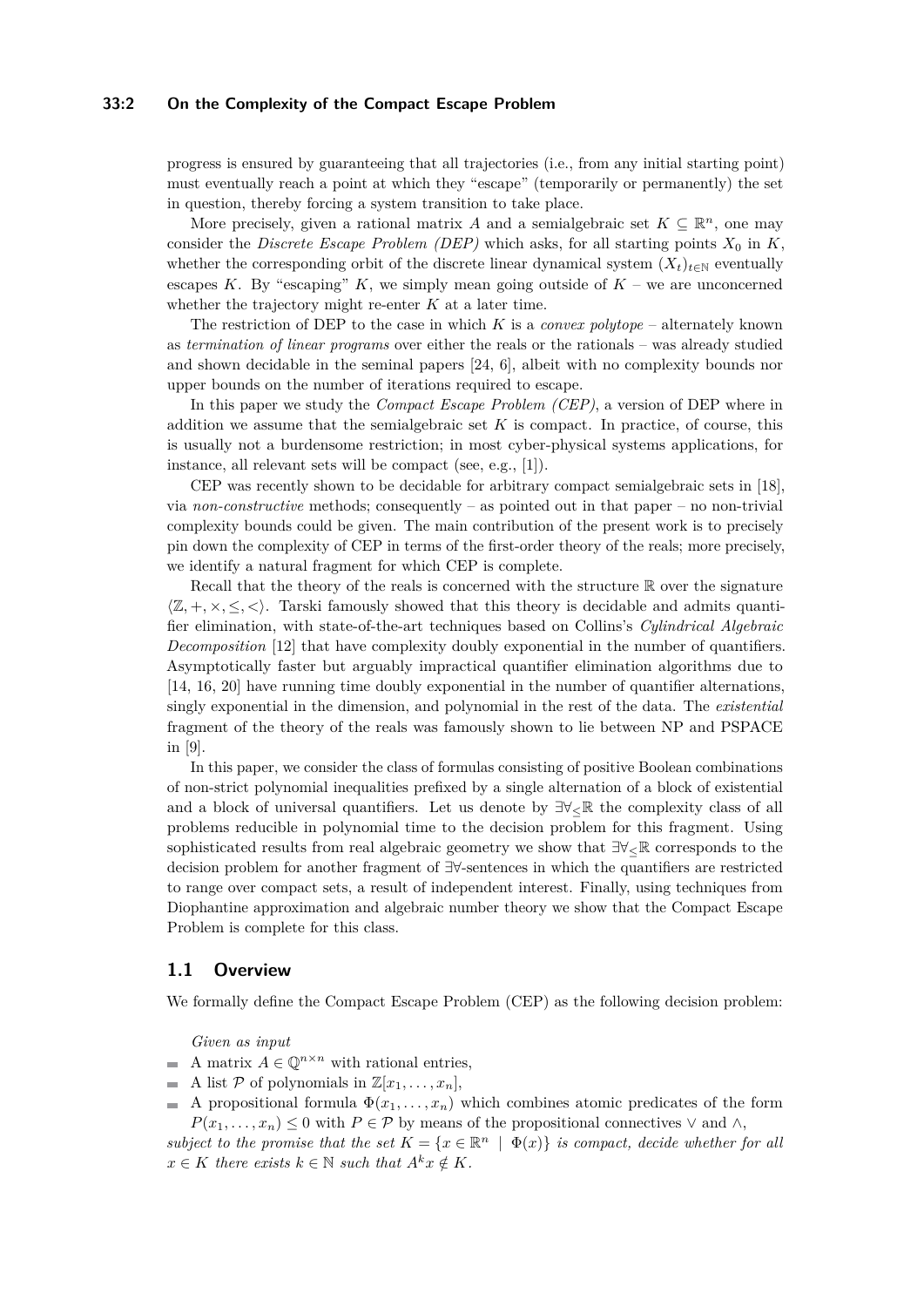We assume that the polynomials  $P_j$  in the list  $P$  are encoded as lists  $\langle (\alpha_{j,k}, c_{j,k}) \rangle_{k=1,\dots,s_j}$ of pairs of multi-indexes  $\alpha_{j,k} \in \mathbb{N}^n$ , whose entries are encoded in unary, and coefficients  $c_{i,k} \in \mathbb{Z}$ , encoded in binary, such that

<span id="page-2-4"></span>
$$
P_j(x_1, \ldots, x_n) = \sum_{k=1}^{s_j} c_{j,k}(x_1, \ldots, x_n)^{\alpha_{j,k}}.
$$
\n(1)

Note that the analogous problem for affine maps  $x \mapsto Ax + b$  reduces to CEP, as a point  $x \in K$  escapes the compact set K under iterations of the affine map  $Ax + b$  if and only if the point  $(x, 1) \in K \times \{1\}$  escapes  $K \times \{1\}$  under iterations of the linear map  $B(x, z) = Ax + bz$ .

We capture the computational complexity of this decision problem by showing that it is equivalent to the decision problem for a fragment of the theory of the reals.

<span id="page-2-2"></span>Let ∃∀≤R denote the decision problem for sentences of the form

$$
\exists X \in \mathbb{R}^n. \forall Y \in \mathbb{R}^m. \left(\Phi_{0,\leq}(X,Y)\right),\tag{2}
$$

where  $\Phi_{0,\leq}$  is a positive Boolean combination of non-strict polynomial inequalities. Evidently, this class lies between the existential fragment of the theory of the reals (without restriction on the types of inequalities) and the full ∃∀-fragment.

The main result of this paper is the following:

<span id="page-2-3"></span>▶ **Theorem 1.** *The compact escape problem is complete for the complexity class* ∃∀≤R*.*

The proof consists of three steps:

<span id="page-2-0"></span>First, we show that for any sentence of the form

$$
\exists X \in [-1,1]^n. \forall Y \in [-1,1]^m. \left(\Phi_{0,\leq}(X,Y)\right),\tag{3}
$$

where  $\Phi_{0,\leq}$  is a positive Boolean combination of non-strict polynomial inequalities, one can compute a matrix  $A \in \mathbb{Q}^{(n+2m)\times(n+2m)}$  and a compact set  $K \subseteq \mathbb{R}^{n+2m}$  such that  $(A, K)$  is a negative instance of the compact escape problem if and only if [\(3\)](#page-2-0) holds true.

Secondly, given any instance  $(A, K)$  with  $A \in \mathbb{Q}^{n \times n}$  and  $K \subseteq \mathbb{R}^n$  we can compute in polynomial time a sentence of the form

<span id="page-2-1"></span>
$$
\exists X \in [-1,1]^m. \forall Y \in [-1,1]^{\ell}. (\Psi_{0,\leq}(Y) \to \Phi_{0,\leq}(X,Y)), \tag{4}
$$

where  $\Psi_{0,<}$  and  $\Phi_{0,<}$  are a positive Boolean combination of non-strict polynomial inequalities, such that  $(4)$  holds true if and only if  $(A, K)$  is a negative instance of the compact escape problem.

Finally, we prove that the decision problems for sentences of the form [\(2\)](#page-2-2), [\(3\)](#page-2-0), and [\(4\)](#page-2-1) are all equivalent.

# **2 Preliminaries**

## **2.1 Fragments of the theory of the reals**

The statement and proof of Theorem [1](#page-2-3) require complexity classes induced by decision problems for fragments of the the first-order theory of the reals. The main goal of this subsection is to formally define these complexity classes.

Thus, let  $\mathcal{L}$  be the first-order language with signature  $\langle \mathbb{Z}, +, \times, \langle, \langle \rangle \rangle$ , propositional connectives,  $\land$  and  $\lor$ , and quantifiers  $\exists$  and  $\forall$ . For complexity purposes, we assume that integer constants are encoded in binary. See, e.g., [\[23,](#page-16-12) [25\]](#page-16-13) for an introduction to first-order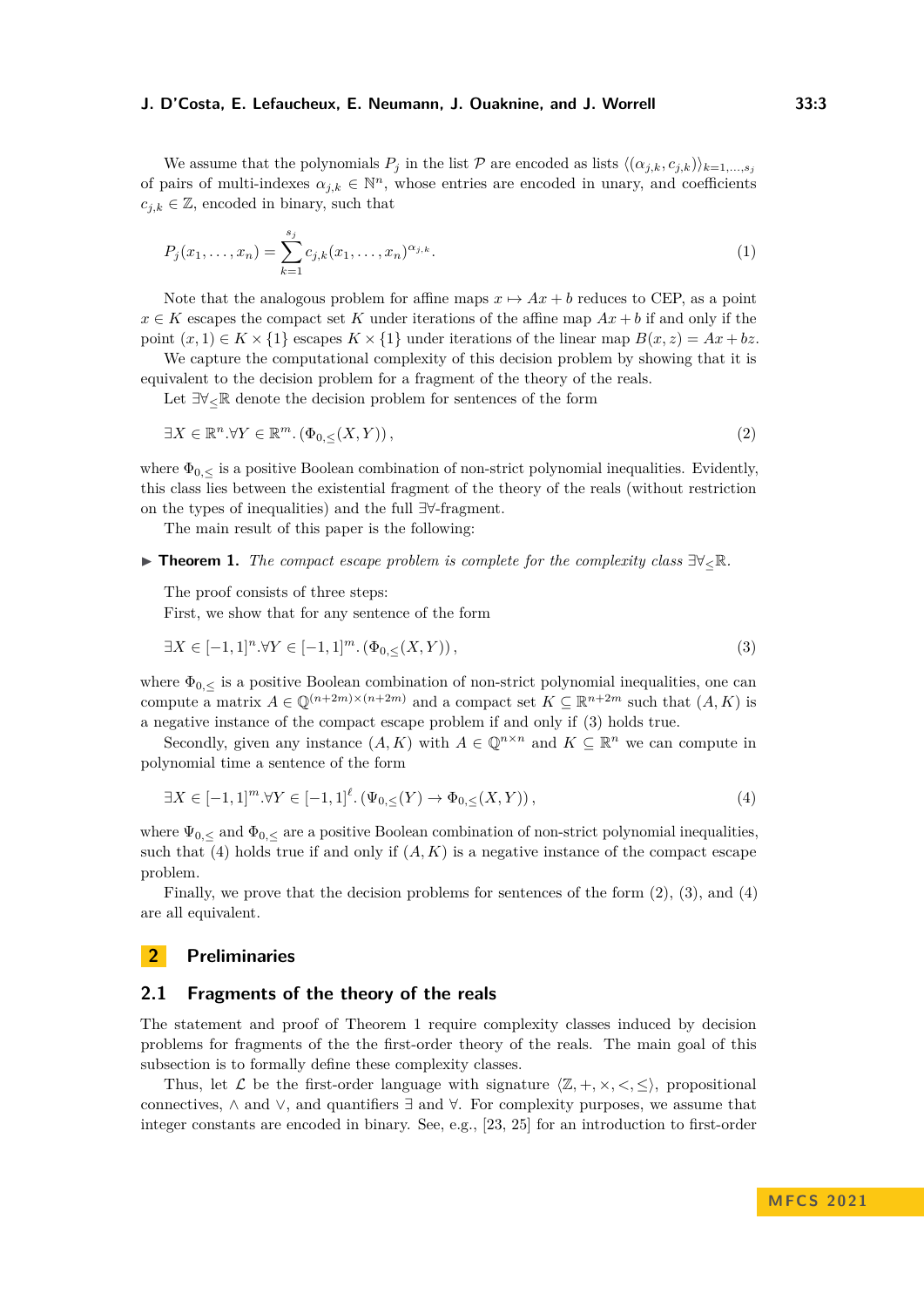### **33:4 On the Complexity of the Compact Escape Problem**

logic. We interpret all formulas in  $\mathcal L$  in the structure of real numbers. Thus, we say that two formulas are equivalent if their interpretations in R are equivalent. The restriction to the connectives ∨ and ∧ is of course insubstantial, and we will make free use of the connectives  $\neg$  and  $\rightarrow$  throughout this paper, understanding them as syntactic sugar.

Let QFF denote the set of quantifier-free formulas in  $\mathcal{L}$ . Let QFF<sub> $\lt$ </sub> (resp. QFF<sub> $\lt$ </sub>) denote the subset of QFF consisting of those formulas that do not contain the relational symbol "*<*" (resp. "≤"). Note that the negation of a QFF≤-formula is a QFF*<*-formula and vice versa.

We define the sets of formulas  $\Sigma_{n,\le}$  and  $\Pi_{n,\le}$  inductively as follows:

1. Let  $\Sigma_{0,\leq} = \Pi_{0,\leq} = \text{QFF}_{\leq}$ .

**2.** A formula  $\Psi(y_1, \ldots, y_s)$  belongs to  $\Sigma_{n+1,s}$  if and only if it is of the form

$$
\Psi(y_1,\ldots,y_s)=(\exists x_1)\ldots(\exists x_t).\Phi(x_1,\ldots,x_t,y_1,\ldots,y_s),
$$

where  $\Phi$  belongs to  $\Pi_{n,<}.$ 

**3.** Dually, a formula  $\Psi(y_1, \ldots, y_s)$  belongs to  $\Pi_{n+1, \leq}$  if and only if it is of the form

$$
\Psi(y_1,\ldots,y_s)=(\forall x_1)\ldots(\forall x_t).\Phi(x_1,\ldots,x_t,y_1,\ldots,y_s),
$$

where  $\Phi$  belongs to  $\Sigma_{n,<}$ .

We define  $\Sigma_{n,<}$  and  $\Pi_{n,<}$  (resp.  $\Sigma_n$  and  $\Pi_n$ ) analogously, starting with QFF<sub> $\zeta$ </sub>-formulas (resp. QFF-formulas).

By convention we denote vectors of variables  $X = (x_1, \ldots, x_t)$  by upper case letters and introduce the shorthand notations  $\exists X$  and  $\forall X$  for blocks of quantifiers  $(\exists x_1) \dots (\exists x_t)$  and  $(\forall x_1) \dots (\forall x_t)$ . Recall that a first-order formula  $\Phi$  is called a sentence if it does not contain any free variables.

The *decision problem* for a class C of first-order formulas in the language  $\mathcal{L}$  is the following: Given a sentence that belongs to  $\mathcal C$  decide whether the sentence holds true in the universe of real numbers.

It is natural to ask how the decision problems for the classes we have introduced above are related with respect to polynomial-time reductions. By taking the negation of formulas it is easy to see that the decision problem for  $\Sigma_n$  is equivalent to that of  $\Pi_n$ , the decision problem for  $\Sigma_{n,\leq}$  is equivalent to that of  $\Pi_{n,<}$ , and the decision problem for  $\Sigma_{n,<}$  is equivalent to that of  $\Pi_{n,<}$ . As such it suffices to consider the "Σ"-classes in the following.

By a standard trick, any QFF-formula  $\Phi(X)$  with free variables X can be converted in polynomial time into an equivalent formula  $\exists Y.f(X, Y) = 0$  where *f* is a single polynomial. It follows that if *n* is odd then the decision problems for the classes  $\Sigma_n$  and  $\Sigma_{n,<}$  are polynomial-time equivalent and if *n* is even then the decision problems for the classes  $\Sigma_n$ and  $\Sigma_n$  are polynomial-time equivalent.

Of course, for  $n = 0$  the decision problem is trivial for all three classes. For  $n = 1$  we have the following remarkable result:

 $\blacktriangleright$  **Theorem 2** ([\[22\]](#page-16-14)). The decision problems for  $\Sigma_1$  and  $\Sigma_{1,\leq}$  are polynomial-time equivalent.

We thus have polynomial-time reductions for decision problems as indicated below:

$$
(\Sigma_0 \equiv \Sigma_{0,\leq} \equiv \Sigma_{0,<}) \rightarrow (\Sigma_1 \equiv \Sigma_{1,\leq} \equiv \Sigma_{1,<}) \rightarrow \Sigma_{2,\leq} \rightarrow (\Sigma_2 \equiv \Sigma_{2,<}) \rightarrow \Sigma_{3,<} \rightarrow \dots
$$

It is open to the best of our knowledge whether there exists a reduction of the decision problem for  $\Sigma_2$  to that of  $\Sigma_{2,\leq}$ . The techniques from [\[22\]](#page-16-14) do not seem to carry over to higher orders of quantifier alternations.

We study the decision problem for the class  $\Sigma_{2,<}$  in greater detail. Let us denote by ∃∀≤R the complexity class of all problems reducible in polynomial time to this decision problem. To demonstrate the robustness of this complexity class and gauge its computational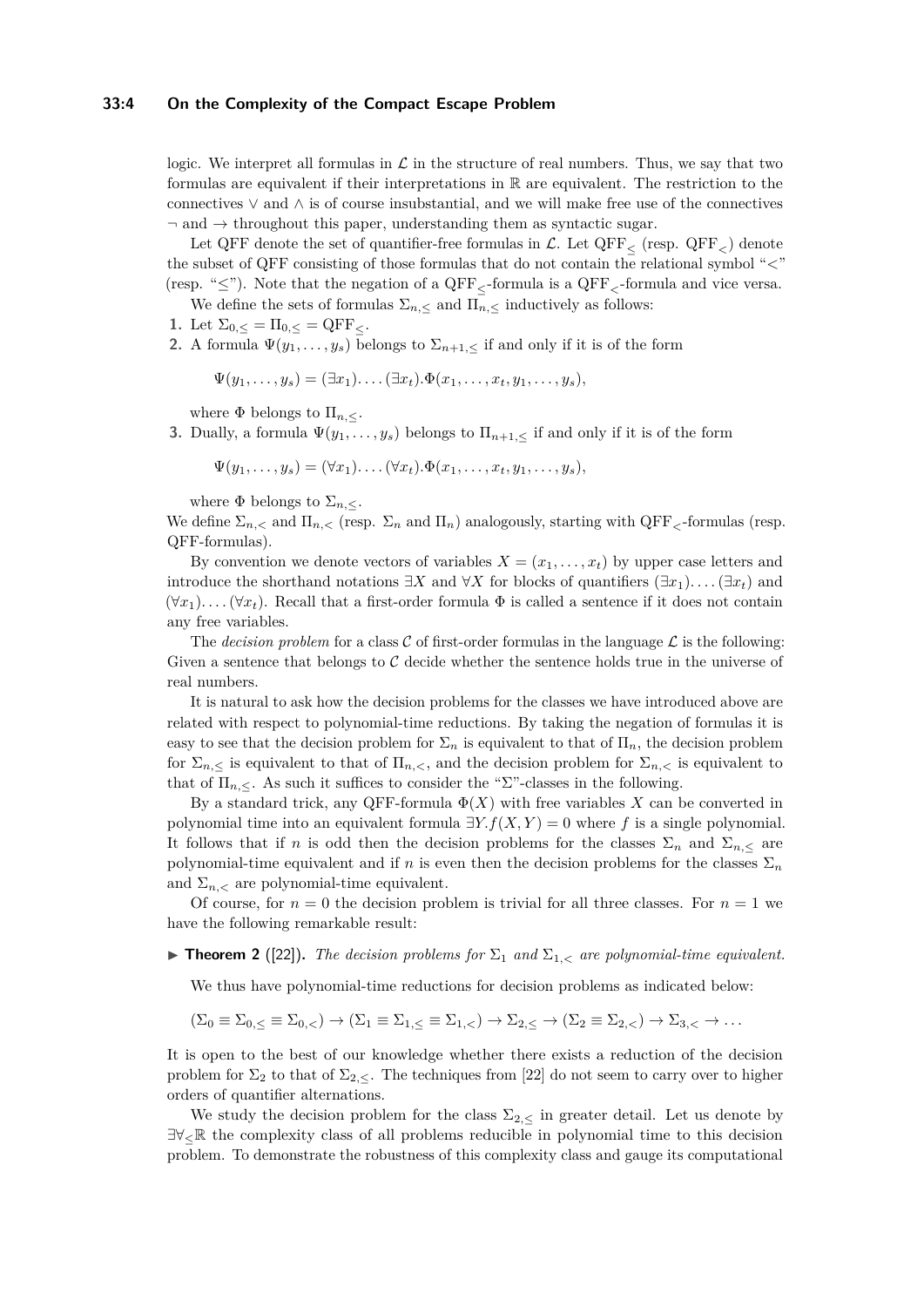power we give a number of equivalent characterisations. It turns out that, somewhat surprisingly, the decision problem for  $\Sigma_{2,\le}$ -sentences is equivalent to the decision problem for exists-forall-sentences whose quantifiers are restricted to range over compact sets.

Let  $X = (x_1, \ldots, x_n)$  be a vector of variables. Let *y* be a variable or a constant. We write  $|X|$  ≤ *y* as an abbreviation for the formula  $\bigwedge_{j=1}^{n} (-y \le x_j \le y)$ . Of course, this syntactic construct will only have the intended semantics if our context ensures that  $y \geq 0$ , and we will only use it in such situations.

Write  $I = [-1, 1]$ . Let  $\Phi_0(X, Y, Z)$  be a quantifier-free formula in  $\mathcal{L}$ . We introduce the syntactic abbreviation

$$
\exists X \in I^n. \forall Y \in I^m. \left(\Phi_0(X, Y, Z)\right)
$$

for the formula

$$
\exists X \in \mathbb{R}^n. \forall Y \in \mathbb{R}^m. (|Y| > 1 \vee (|X| \leq 1 \wedge \Phi_0(X, Y, Z)))
$$

in the language  $\mathcal{L}$ .

We have the following result, whose proof is the focus of Section [3:](#page-6-0)

<span id="page-4-0"></span>▶ **Theorem 3.** The decision problems for the following three classes of sentences are equivalent *with respect to polynomial-time reduction:*

**1.** *The class*  $\Sigma_{2,\leq}$ *, consisting of sentences of the form* 

$$
\exists X \in \mathbb{R}^m. \forall Y \in \mathbb{R}^n. \left(\Phi_{0,\leq}(X,Y)\right),\
$$

*where*  $\Phi_{0,\leq}$  *is a* QFF<sub> $\leq$ </sub>*-formula.* 

**2.** *The class*  $b-\Sigma_2$ , *consisting of sentences of the form* 

$$
\exists X \in I^m. \forall Y \in I^n. \left(\Phi_{0,\leq}(X,Y)\right),
$$

*where*  $\Phi_{0,\le}$  *is a* QFF<sub><</sub>*-formula.* 

**3.** *The class*  $b-\sum_{2,\leq}^{++}$ , *consisting of sentences of the form* 

$$
\exists X \in I^m. \forall Y \in I^n. \left(\Psi_{0,\leq}(Y) \to \Phi_{0,\leq}(X,Y)\right),
$$

*where*  $\Phi_{0,\le}$  *and*  $\Psi_{0,\le}$  *are* QFF<sub><</sub>-formulas.

It is obvious that the decision problem for  $b-\sum_{2,\leq}$ -sentences reduces to that of  $b-\sum_{2,\leq}$ sentences. Note however that it is not clear that a reduction should exist in either direction between  $\Sigma_{2,\le}$  and  $\mathbf{b}$ - $\Sigma_{2,\le}$ . On the one hand, the latter class only allows for quantification over bounded sets, which seems to make it more restrictive. On the other hand, b-Σ2*,*<sup>≤</sup> sentences involve strict inequalities and hence do not belong to the class  $\Sigma_{2,\leq}$ . Let us denote by  $b-\exists \forall \leq \mathbb{R}$  and by  $b-\exists \forall \leq^+ \mathbb{R}$  the complexity classes induced respectively by the decision problem for  $b-\sum_{2,\leq}$ -sentences and by the decision problem for  $b-\sum_{2,\leq}^{++}$ -sentences.

A remark is in order on the robustness of our definition of the class ∃∀≤R under different encodings of polynomials. In practice it is common to encode a polynomial *P* as a list  $\langle (\alpha_j, c_j) \rangle_{j=1,\dots,m}$  where  $\alpha_j \in \mathbb{N}^n$  are multi-indexes and  $c_j \in \mathbb{Z}$  are integers satisfying [\(1\)](#page-2-4). This is the encoding we have chosen in the definition of CEP. By contrast, the polynomials that occur in atomic predicates of a formula in the language  $\mathcal L$  are encoded as terms over the signature  $\langle \mathbb{Z}, +, \times \rangle$ . While one can translate the encoding [\(1\)](#page-2-4) to a term over the signature  $\langle \mathbb{Z}, +, \times \rangle$  in polynomial time, a term of size N can encode a polynomial whose number of non-zero coefficients grows exponentially in *N*, so that a polynomial-time translation in the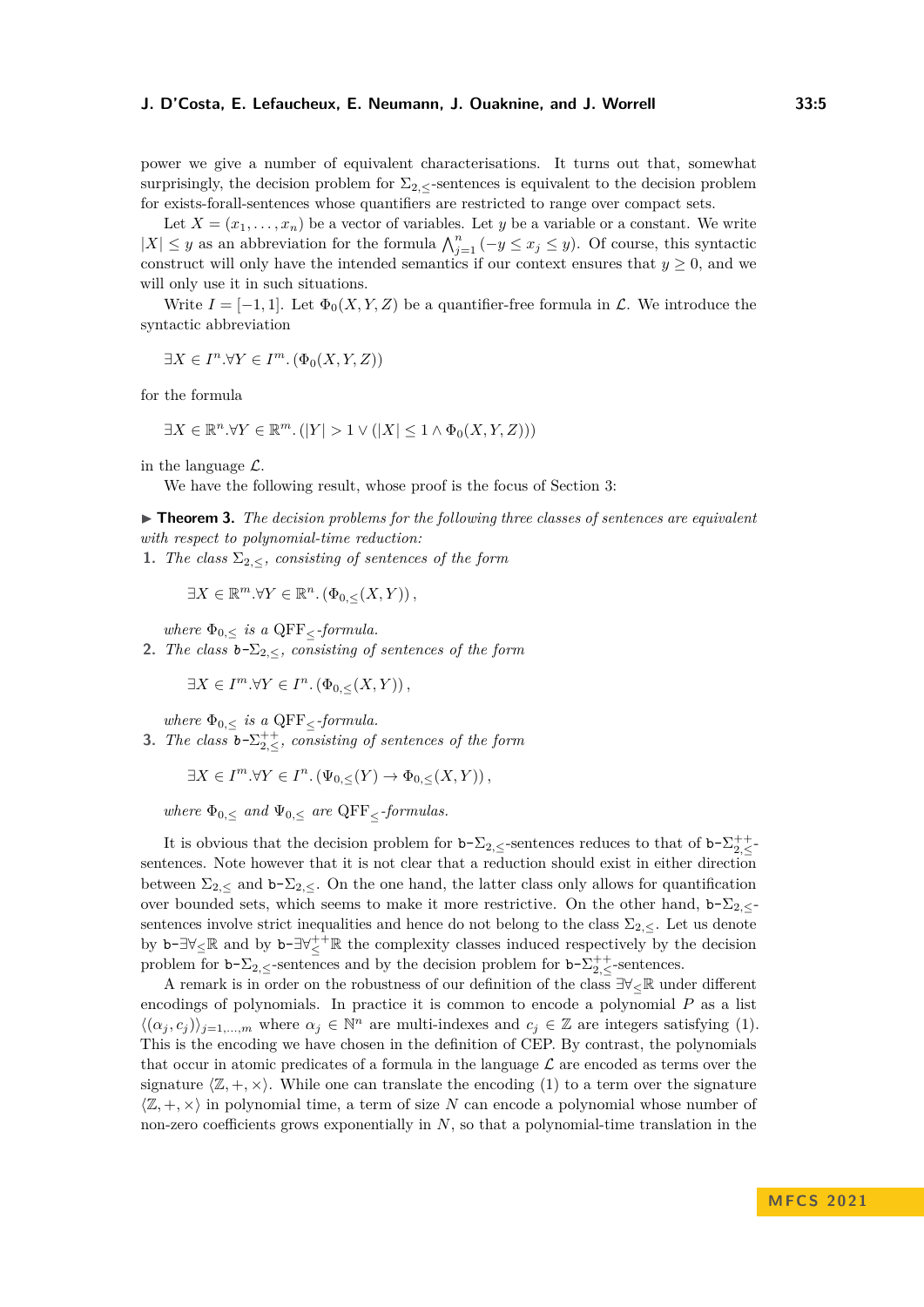### **33:6 On the Complexity of the Compact Escape Problem**

other direction is not possible in general. One may hence raise the justified objection that the reduction of CEP to the decision problem for  $\Sigma_{2,\le}$  sentences could hide an exponential overhead in the encoding of the polynomials. Moreover, in order to show ∃∀≤R-hardness of CEP we need to convert a compact set which is encoded as a  $QFF<sub>5</sub>$ -formula into an equivalent formula whose atoms use the encoding [\(1\)](#page-2-4). We show in Theorem [20](#page-12-0) that we can efficiently convert any  $\Sigma_2$ , sentence into an equivalent one whose atoms have degree at most 4. This resolves the issue, for a uniform bound on the degrees allows one to translate back and forth in polynomial time between the two encodings of polynomials. While an analogous result for  $\Sigma_2$ -sentences (and, e.g., QFF<sub> $\lt$ </sub>-formulas) is straightforward (see e.g. [\[22,](#page-16-14) Lemma 3.2] or the proof of Theorem [20](#page-12-0) below for a proof idea), the argument becomes much more involved for  $\Sigma_2$ , sentences. It relies on many of the results that are established in the sequel. Thus, for the majority of this paper we have to insist on our specific choice of encoding.

## **2.2 Mathematical tools**

Our characterisation of the complexity class  $\exists \forall \in \mathbb{R}$  requires two sophisticated results from effective real algebraic geometry: Singly exponential quantifier elimination and a doubly exponential bound on a ball meeting all components of a semialgebraic set. We use the following singly exponential quantifier elimination result given in [\[3\]](#page-15-2). For a historical overview on this type of result see [\[3,](#page-15-2) Chapter 14, Bibliographical Notes].

<span id="page-5-0"></span> $\triangleright$  **Theorem 4** ([\[3,](#page-15-2) Theorem 14.16]). Let P be a set of at most *s* polynomials with integer *coefficients, each of degree at most d, in*  $k + n_1 + \cdots + n_\ell$  *variables. Let*  $\tau$  *be a bound on the bitsize of the coefficients of all*  $P \in \mathcal{P}$ *. Let* 

$$
\Phi_{\ell}(Y) = (Q_1X_1)\dots (Q_{\ell}X_{\ell}).(\Psi_0(Y, X_1,\dots,X_{\ell})),
$$

*where*  $Q_j \in \{\exists, \forall\}$  *are alternating blocks of quantifiers, be a formula over the language*  $\mathcal{L}$ *, all of whose atoms involve polynomials contained in* P*. Assume that the size of the block of variables*  $Y$  *is*  $k$  *and that the size of the block of variables*  $X_i$  *is*  $n_i$ *.* 

*Then there exists an equivalent quantifier-free formula*

$$
\omega_0(Y) = \bigvee_{i=1}^I \bigwedge_{j=1}^{J_i} \bigvee_{m=1}^{M_{i,j}} P_{i,j,m}(Y) \bowtie_{i,j,m} 0.
$$

*over* L*, where:*

1.  $I \leq s^{(n_1+1)\cdots(n_\ell+1)(k+1)}d^{O(n_1\cdots n_\ell \cdot k)}$ .

- 2.  $J_i \leq s^{(n_1+1)\cdots(n_\ell+1)} d^{O(n_1\cdots n_\ell)}$ .
- **3.**  $M_{i,j} \leq d^{O(n_1 + \cdots + n_{\ell})}$ .
- **4.** *The degrees of the polynomials*  $P_{i,j,m}$  *are bounded by*  $d^{O(n_1 \cdots n_\ell)}$ .
- **5.** *The bitsize of the coefficients of the polynomials*  $P_{i,j,m}$  *is bounded by*  $\tau d^{O(n_1 \cdots n_\ell \cdot k)}$ .

Recall that a *sign condition* on a family P of polynomials in *n* variables is a mapping  $\sigma \colon \mathcal{P} \to \{-1, 0, 1\}$ . The *realisation* of a sign condition  $\sigma$  in  $\mathbb{R}^n$  is the set

$$
Reali(\sigma) = \{ X \in \mathbb{R}^n \mid \forall P \in \mathcal{P}.sign(P(X)) = \sigma(P) \}.
$$

A sign condition  $\sigma$  is called *realisable* if its realisation is non-empty. Equivalently, a sign condition is a formula over the language  $\mathcal L$  involving only conjunctions.

<span id="page-5-1"></span>The next theorem is due to Vorobjov [\[26\]](#page-16-15). See also [\[15,](#page-16-16) Lemma 9] and [\[4,](#page-15-3) Theorem 4].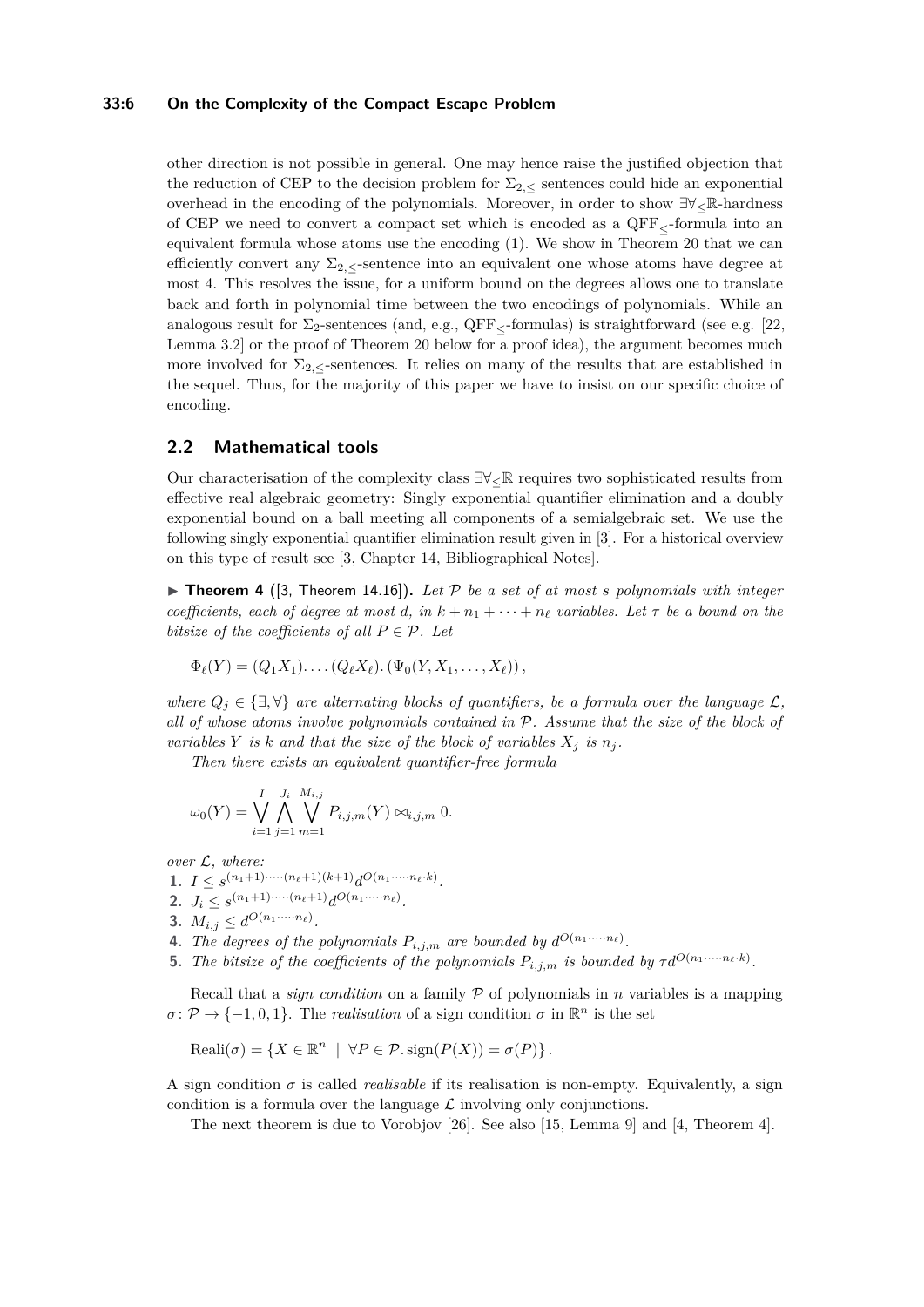▶ **Theorem 5.** *There exists an integer constant β* ′ *with the following property: Let* P *be a set of s polynomials with integer coefficients in <i>n variables of degree at most*  $d > 2$ *. Assume that the bit-size of the coefficients of each polynomial in*  $\mathcal P$  *is at most*  $\tau$ . Then there exists a *ball centred at the origin of radius at most*

 $2^{\tau d^{\beta'(n+1)}}$ 

which intersects every connected component of every realisable sign condition on  $P$  in  $\mathbb{R}^n$ .

Our proof of ∃∀≤R-completeness of CEP combines spectral methods with two well-known but nontrivial results on algebraic numbers. We require a version of Kronecker's theorem on simultaneous Diophantine approximation. See [\[19,](#page-16-17) Corollary 3.1] for a proof.

<span id="page-6-2"></span> $\triangleright$  **Theorem 6.** Let  $(\lambda_1, \ldots, \lambda_m)$  be complex algebraic numbers of modulus 1. Consider the *free Abelian group*

$$
L = \{(n_1, \ldots, n_m) \in \mathbb{Z}^m \mid \lambda_1^{n_1} \cdot \cdots \cdot \lambda_m^{n_m} = 1\}.
$$

*Let*  $(\beta_1, \ldots, \beta_s)$  *be a basis of L. Let*  $\mathbb{T}^m = \{(z_1, \ldots, z_m) \in \mathbb{C}^m \mid |z_j| = 1\}$  *denote the complex unit m*-torus. Then the closure of the set  $\{(\lambda_1^k, \ldots, \lambda_m^k) \in \mathbb{T}^m \mid k \in \mathbb{N}\}\$ is the set  $S =$  $\{(z_1, \ldots, z_m) \in \mathbb{T}^m \mid \forall j \le s.(z_1, \ldots, z_m)^{\beta_j} = 1\}.$ 

*Moreover, for all*  $\varepsilon > 0$  *and all*  $(z_1, \ldots, z_m) \in S$  *there exist infinitely many indexes k such that*  $|\lambda_j^k - z_j| < \varepsilon$  *for*  $j = 1, \ldots, n$ *.* 

Moreover, the integer multiplicative relations between given complex algebraic numbers in the unit circle can be elicited in polynomial time. For a proof see [\[8,](#page-16-18) [17\]](#page-16-19). We assume the standard encoding of algebraic numbers, see [\[11\]](#page-16-20) for details.

<span id="page-6-3"></span> $\triangleright$  **Theorem 7.** Let  $(\lambda_1, \ldots, \lambda_m)$  be complex algebraic numbers of modulus 1. Consider the *free Abelian group*

$$
L = \{(n_1, \ldots, n_m) \in \mathbb{Z}^m \mid \lambda_1^{n_1} \cdot \cdots \cdot \lambda_m^{n_m}\}.
$$

*Then one can compute in polynomial time a basis*  $(\beta_1, \ldots, \beta_s) \in (\mathbb{Z}^m)^s$  *for L. Moreover, the integer entries of the basis elements*  $\beta_i$  *are bounded polynomially in the size of the encodings*  $of \lambda_1, \ldots, \lambda_m$ .

# <span id="page-6-0"></span>**3 Proof of Theorem [3](#page-4-0)**

Our proof of Theorem [3](#page-4-0) will use Theorems [4](#page-5-0) and [5.](#page-5-1) The latter are formulated in terms of the algebraic complexity of a family of polynomials. We will reformulate them in terms of the bitsize of a formula in the language  $\mathcal{L}$ .

The *matrix size µ* of a first-order formula

 $\Psi(Y) = (Q_1 X_1) \dots (Q_\ell X_\ell) \cdot (\Phi_0(Y, X_1, \dots, X_\ell))$ 

where  $Q_j \in \{\exists, \forall\}$  is the number of bits required to write down the quantifier-free part  $\Phi_0(Y, X_1, \ldots, X_\ell)$ . The *dimensions* of the formula  $\Psi(Y)$  are the numbers  $m, n_1, \ldots, n_\ell$ . where *m* is the dimension of *Y*. The *size*  $\sigma$  of the formula  $\Psi(Y)$  is the number of bits required to write down the whole formula. Note that we have  $\sigma = O(m + n_1 + \cdots + n_\ell + \mu)$ .

<span id="page-6-1"></span>Observe that if  $\Phi(X)$  is a QFF-formula of (matrix) size  $\mu$  and  $P(X) \bowtie 0$  is an atom of  $\Phi$ then *P* has degree at most  $\mu$  and its coefficients are bounded in bitsize by  $\mu$ . The following is an immediate corollary to Theorem [4:](#page-5-0)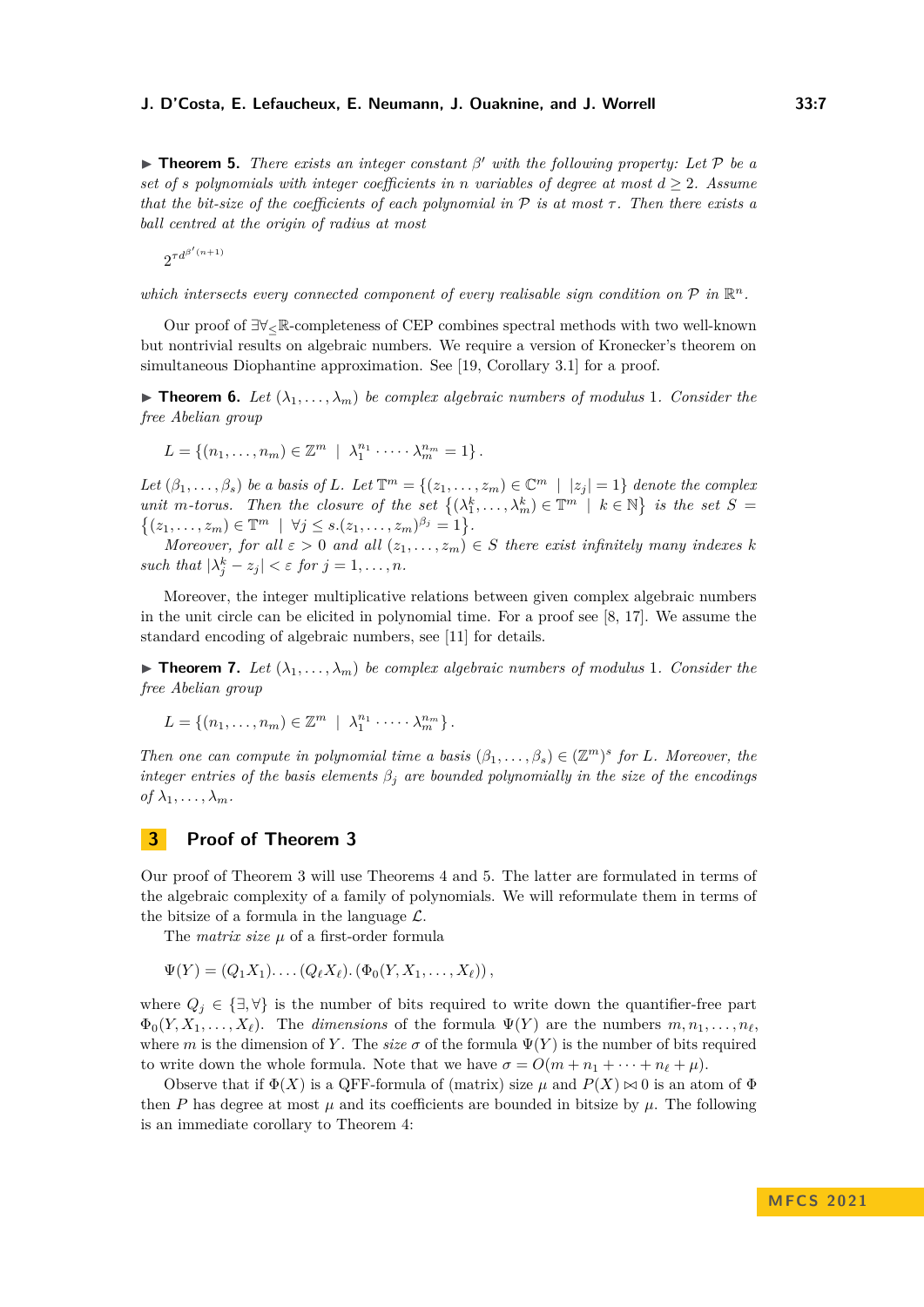$\triangleright$  **Theorem 8.** *There exists a constant*  $\alpha$  *with the following property: Let*

$$
(Q_1X_1)\ldots (Q_\ell X_\ell).\Phi_0(Y,X_1,\ldots,X_\ell)
$$

*be a first-order formula in the language*  $\mathcal L$  *of matrix size*  $\mu$  *and with dimensions*  $m, n_1, \ldots, n_\ell$ . *Then there exists an equivalent quantifier-free formula*  $\Psi_0(Y)$  *of size at most* 

 $\mu^{\alpha^{\ell+1}((m+1)\cdot(n_1+1)\cdot\cdots(n_\ell+1))}$ .

Theorem [5](#page-5-1) entails the following:

<span id="page-7-0"></span>**Example 5 Corollary 9.** *There exists a constant*  $\beta$  *with the following property: Let*  $\Phi_0(X)$  *be a quantifier-free formula in the language*  $\mathcal{L}$  *of matrix size*  $\mu$  *and dimension*  $n \geq 1$ *. Then the sentence*  $\exists X \in \mathbb{R}^n$ .  $(\Phi_0(X))$  *is equivalent to the sentence* 

$$
\exists X. \left( |X| \le 2^{\mu^{\beta(n+1)}} \wedge \Phi_0(X) \right)
$$

Theorem [8](#page-6-1) and Corollary [9](#page-7-0) will allow us to efficiently convert certain formulas into equivalent ones whose quantifiers range over bounded intervals of doubly exponential size in the input data. By the standard repeated squaring trick such formulas can further be efficiently converted into equivalent ones whose quantifiers range over the interval  $I = [-1, 1]$ . See Lemma [25](#page-17-0) in Appendix [A](#page-17-1) for a precise statement and proof.

# **3.1 Showing ∃∀≤**R **⊆ b-∃∀≤**R

We now show that the decision problem  $\exists \forall_{\leq} \mathbb{R}$  reduces to b- $\exists \forall_{\leq} \mathbb{R}$  in polynomial time.

We first bound the existential quantifier. This bound does not yet require the quantifierfree part of the sentence to involve only non-strict inequalities.

<span id="page-7-2"></span>▶ **Lemma 10.** *Let*  $\exists X \in \mathbb{R}^n \cdot \forall Y \in \mathbb{R}^m \cdot (\Phi_0(X, Y))$ . *be a sentence over the language*  $\mathcal{L}$  *of matrix size*  $\mu$ . Then, denoting  $I = [-1, 1]$ , we can compute in polynomial time an equivalent *sentence of the form*

$$
\exists X \in I^{n+N}.\forall Y \in \mathbb{R}^m. \left(\Psi_0(X, Y)\right).
$$

**Proof.** Consider the formula  $\chi_1(X) = \forall Y \in \mathbb{R}^m$ .  $(\Phi_0(X, Y))$ . By Theorem [8](#page-6-1) this formula is equivalent to a quantifier-free formula  $\chi_0(X)$  of size at most  $\mu^{\alpha^2(n+1)(m+1)}$ . By Corollary [9](#page-7-0) the sentence  $\exists X \in \mathbb{R}^n$ .  $(\chi_0(X))$  is equivalent to the sentence

$$
\exists X \in \mathbb{R}^n. \left( |X| \leq 2^{\mu^{\alpha^2 \beta (n+1)^2 (m+1)}} \wedge \chi_0(X) \right).
$$

Hence, our original sentence is equivalent to the sentence

$$
\exists X \in \mathbb{R}^n. \forall Y \in \mathbb{R}^m. \left( |X| \leq 2^{\mu^{\alpha^2 \beta (n+1)^2 (m+1)}} \wedge \Phi_0(X, Y) \right).
$$

Now, we can compute in polynomial time a positive integer *N* in unary such that we have  $\mu^{\alpha^2\beta(n+1)^2(m+1)} \leq 2^N$ . By (the proof of) Lemma [25](#page-17-0) in [A](#page-17-1)ppendix A we obtain an equivalent sentence as claimed.

<span id="page-7-1"></span>Next we derive a similar bound for the universal quantifier in terms of the bound for the existential one. This will require the assumption that all inequalities are non-strict. The reason for this is the following simple continuity property of QFF*<*-formulas, which can fail for general formulas in the language  $\mathcal{L}$ :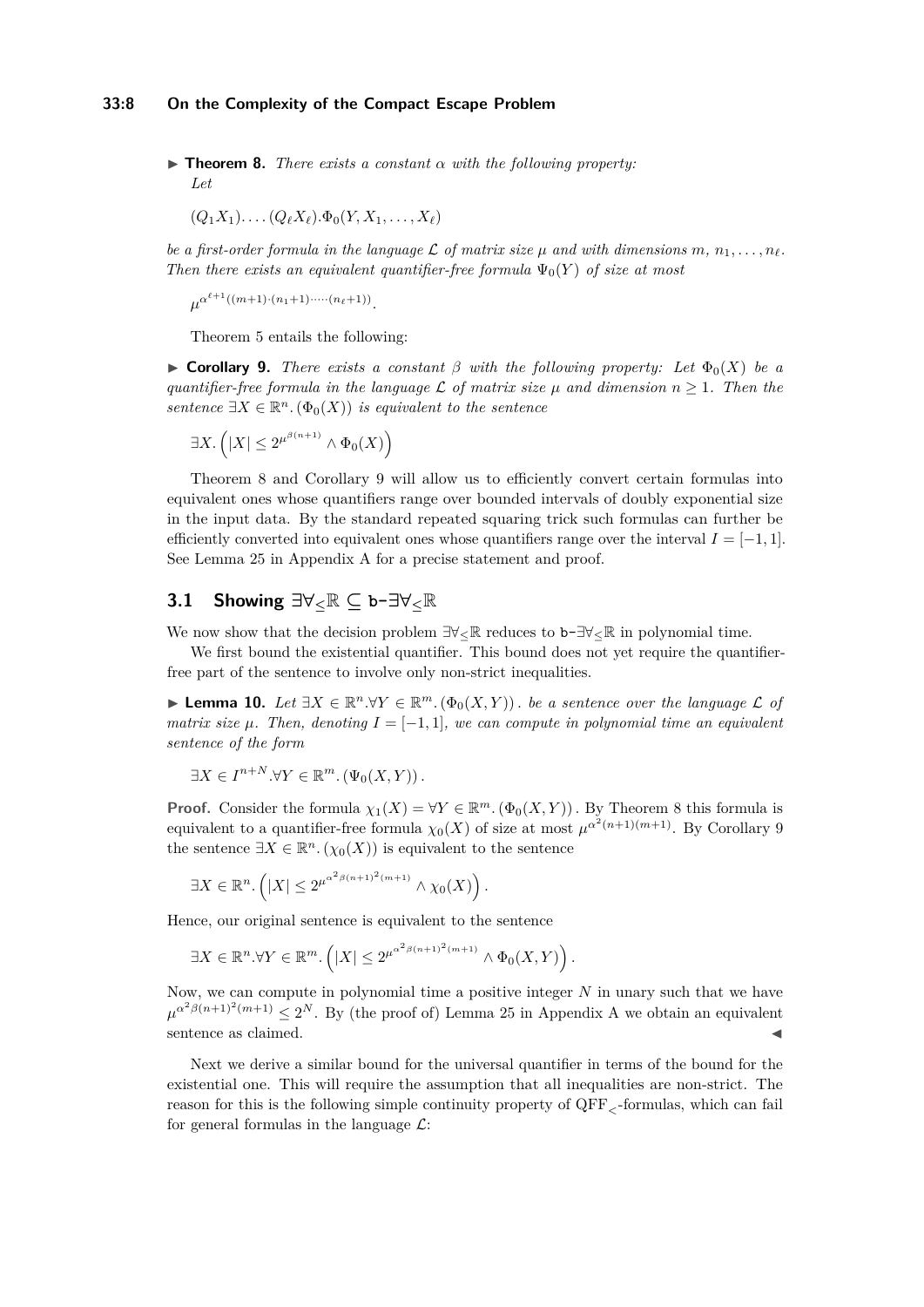**• Proposition 11.** Let  $\Phi_0(X)$  be a QFF<sub> $\epsilon$ </sub>-formula with a vector of *n* free variables X. *Assume that*  $x \in \mathbb{R}^n$  *is such that*  $\Phi_0(x)$  *holds true. Then there exists*  $\varepsilon > 0$  *such that*  $\Phi_0(\tilde{x})$ *holds true for all*  $\tilde{x} \in \mathbb{R}^n$  *with*  $|x - \tilde{x}| < \varepsilon$ *.* 

**Proof.** By structural induction on the formula Φ. The base case follows from the fact that polynomials are continuous functions. The induction steps are easy.

<span id="page-8-0"></span>▶ **Lemma 12.** *Let*  $B \in \mathbb{N}$  *be a positive integer constant. Let* 

$$
\Psi = \forall X \in \mathbb{R}^n. \exists Y \in \mathbb{R}^m. (|X| > B \lor \Phi_0(X, Y))
$$

*be a*  $\Pi_2$ , sentence. Then the sentence  $\Psi$  *holds true over the reals if and only if the sentence* 

$$
\Psi' = \exists C \in \mathbb{R}. \forall X \in \mathbb{R}^n. \exists Y \in \mathbb{R}^m. \left( |X| > B \vee \left( Y \leq C \wedge \Phi(X,Y) \right) \right)
$$

*holds true over the reals.*

**Proof.** Clearly,  $\Psi'$  implies  $\Psi$ , so that if  $\Psi$  is false then  $\Psi'$  is false.

Suppose now that  $\Psi$  is true. Let  $K = \{X \in \mathbb{R}^n \mid |X| \leq B\}$ . Then, by assumption, for all  $X \in K$  there exists  $Y(X) \in \mathbb{R}^m$  such that  $\Phi(X, Y(X))$  holds true. It follows from Proposition [11](#page-7-1) that there exists  $\varepsilon(X) > 0$  such that  $\Phi(X', Y(X))$  holds true for all X' with  $|X - X'| < \varepsilon(X)$ . The set  $\{\text{Ball}(X, \varepsilon(X)) \mid X \in K\}$ , where  $\text{Ball}(X, c)$  denotes the ball of radius *c* centered at *X*, is an open cover of *K*. The set *K* is compact, so that this cover has a finite subcover  $Ball(X_1, \varepsilon(X_1)), \ldots, Ball(X_s, \varepsilon(X_s))$ . It follows that for all  $X \in K$  there exists  $j \in \{1, \ldots, s\}$  such that  $\Phi(X, Y(X_j))$  holds true. Thus, the formula  $\Psi'$  holds true with  $C = \max\{|Y(X_1)|, \ldots, |Y(X_s)|\}.$ 

Note that the conclusion of Lemma [12](#page-8-0) does not hold true in general for  $\Pi_{2,\leq}$ -formulas. For instance, the formula

$$
\forall x \in [-1, 1]. \exists y \in \mathbb{R}. \left( x^2 \left( 1 - xy \right) \le 0 \right)
$$

is clearly true, but the formula

$$
\exists C \in \mathbb{R}.\forall x \in [-1, 1].\exists y \in [-C, C]. \left(x^2 \left(1 - xy\right) \le 0\right)
$$

<span id="page-8-1"></span>is clearly false.

▶ **Lemma 13.** *Given a sentence of the form*

 $\exists X \in I^n.\forall Y \in \mathbb{R}^m$ .  $(\Phi_{0,\leq}(X,Y))$ ,

*where*  $\Phi_{0,\leq}$  *is a* QFF<sub><</sub>-formula, we can compute in polynomial time an equivalent  $b-\Sigma_{\leq}$ *sentence*

$$
\exists X \in I^n. \forall Y \in I^{n+M}. \left(\Psi_{0,\leq}(X,Y)\right).
$$

**Proof Sketch.** The proof combines Lemma [12](#page-8-0) with proof ideas similar to those used in the proof of Lemma [10.](#page-7-2) See  $[13,$  Lemma 14 $]$  for details.

Lemmas [10](#page-7-2) and [13](#page-8-1) together yield the inclusion  $\exists \forall_{\leq} \mathbb{R} \subseteq \mathbf{b}$ - $\exists \forall_{\leq} \mathbb{R}$ .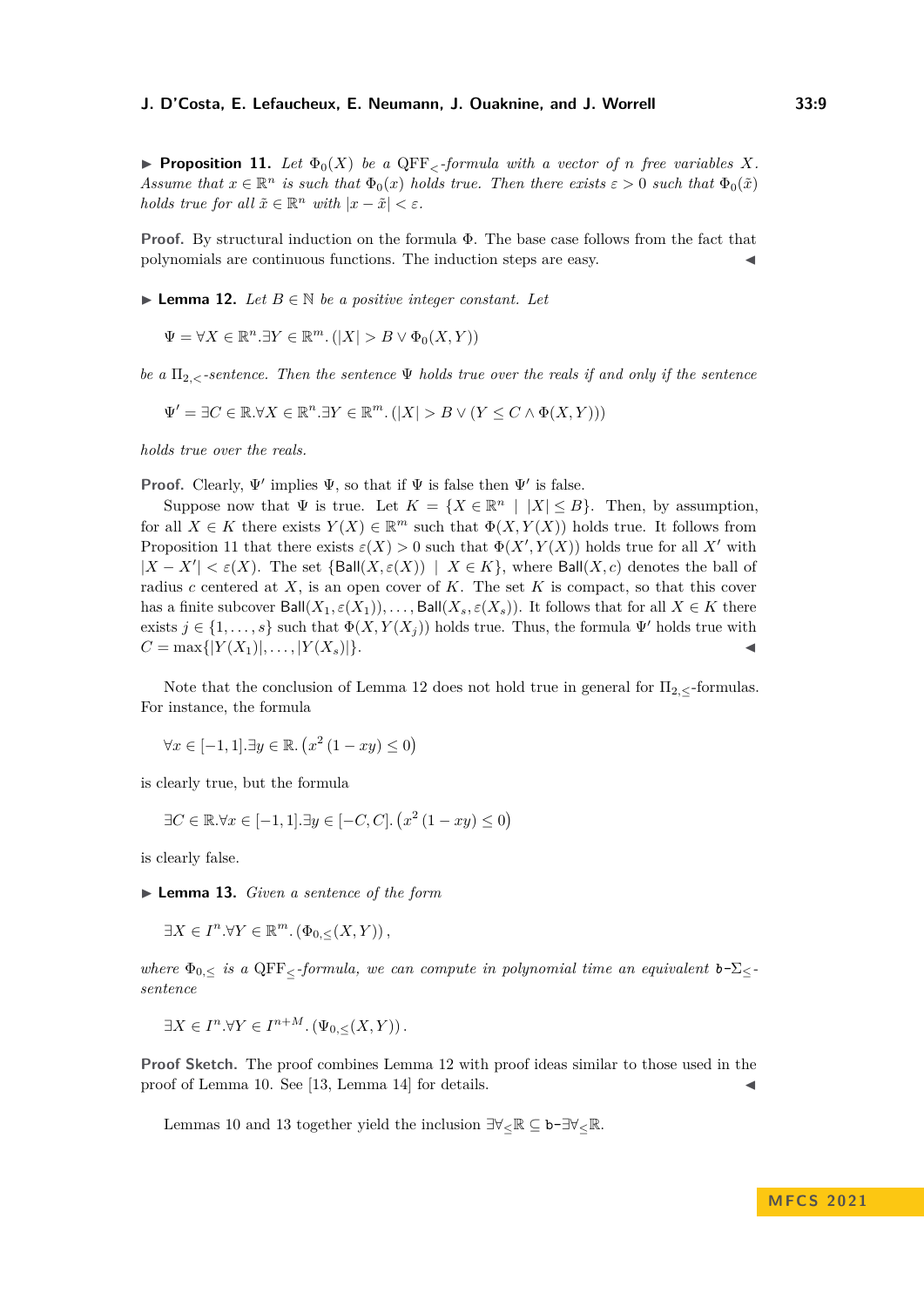# **3.2 Showing b-∃∀≤**R **⊆ ∃∀≤**R

<span id="page-9-0"></span>We next establish the inclusion  $b-\exists \forall \in \mathbb{R} \subseteq \exists \forall \in \mathbb{R}$ . The key lemma is the following:

#### ▶ **Lemma 14.** *Let*

 $\exists \varepsilon > 0. (Q_1 X \in \mathbb{R}^n) . (Q_2 Y \in \mathbb{R}^m) . (\Phi_0(\varepsilon, X, Y))$ 

*be a sentence over the language* L *of matrix size µ. If this sentence holds true, then there exists*  $\epsilon > 2^{-\mu^{4\alpha^3\beta(n+1)(m+1)}}$  *witnessing the existential quantifier.* 

**Proof.** Consider the formula

 $\chi_2(\varepsilon) = (Q_1 X \in \mathbb{R}^n) \cdot (Q_2 Y \in \mathbb{R}^m) \cdot (\Phi_0(\varepsilon, X, Y))$ .

By Theorem [8](#page-6-1) this formula is equivalent to a quantifier-free formula  $\chi_0(\varepsilon)$  of size at most  $\mu^{2\alpha^3(n+1)(m+1)}$ . Let  $\chi'_0(\varepsilon)$  be the sentence that results from  $\chi_0$  by replacing each atom in  $P(\varepsilon) \bowtie 0$  in  $\chi_0$ , where *P* has degree *d*, with the atom  $\varepsilon^d P(1/\varepsilon) \bowtie 0$ . Then, evidently, a number  $\varepsilon > 0$  satisfies  $\chi_0(\varepsilon)$  if and only if  $1/\varepsilon$  satisfies  $\chi'_0(\varepsilon)$  and vice versa.

By Corollary [9](#page-7-0) the sentence  $\exists x \in \mathbb{R} \cdot (x > 0 \wedge \chi'_0(x))$  is equivalent to the sentence

$$
\exists x \in \mathbb{R}. \left( x > 0 \land |x| \leq 2^{\mu^{4\alpha^3 \beta (n+1)(m+1)}} \land \chi'_0(x) \right).
$$

The result follows.

<span id="page-9-2"></span>▶ **Theorem 15.** *Given a*  $b$ - $\Sigma$ <sub>2, $\lt$ </sub>-sentence

$$
\exists X \in I^n. \forall Y \in I^m. \left(\Phi_{0,\leq}(X,Y)\right)
$$

*we can compute in polynomial time an equivalent*  $\Sigma_{2,\le}$ *-sentence.* 

**Proof Sketch.** The proof combines Lemma [14](#page-9-0) and Proposition [11](#page-7-1) with similar ideas as in the proof of Lemma [10.](#page-7-2) See  $[13,$  Theorem 16 $]$  for details.

# $\mathbf{3.3}$  Showing  $\mathbf{b}$ - $\exists \forall^{++}_\leq \mathbb{R}$   $\subseteq$   $\mathbf{b}$ - $\exists \forall_\leq \mathbb{R}$

Finally we show the inclusion  $\mathbf{b}$ - $\exists \forall^+_\leq \mathbb{R}$   $\subseteq$   $\mathbf{b}$ - $\exists \forall_\leq \mathbb{R}$ .

We will in fact show a stronger but more technical result. Recall that the Hausdorff distance of two non-empty compact subsets  $K$  and  $L$  of a metric space  $X$  is given by

$$
d(K, L) = \max\{\sup_{x \in K} d(x, L), \sup_{x \in L} d(x, K)\},\
$$

where, as usual,  $d(x, K) = \inf_{y \in K} d(x, y)$ . This distance function makes the non-empty compact subsets of a metric space into a metric space  $\mathcal{F}(X)$  of its own.

<span id="page-9-1"></span>▶ **Theorem 16.** *Consider a sentence of the form*

$$
\exists X \in I^n. \forall Y \in I^m. \left(\Psi_{0,\leq}(X,Y) \to \Phi_{0,\leq}(X,Y)\right),
$$

*where*  $\Psi_{0,<}(X,Y)$  *and*  $\Phi_{0,<}(X,Y)$  *are* QFF<sub><</sub>-formulas. Assume that the set-valued function  $F(X) = \{ Y \in I^m \mid \Psi_{0,\leq}(X,Y) \}$  *either maps some*  $X \in I^n$  *to the empty set or is continuous* as a map of type  $I^n \to \mathcal{F}(I^m)$ . Then we can compute in polynomial time an equivalent  $b-\Sigma_2$ <sub><</sub>-sentence.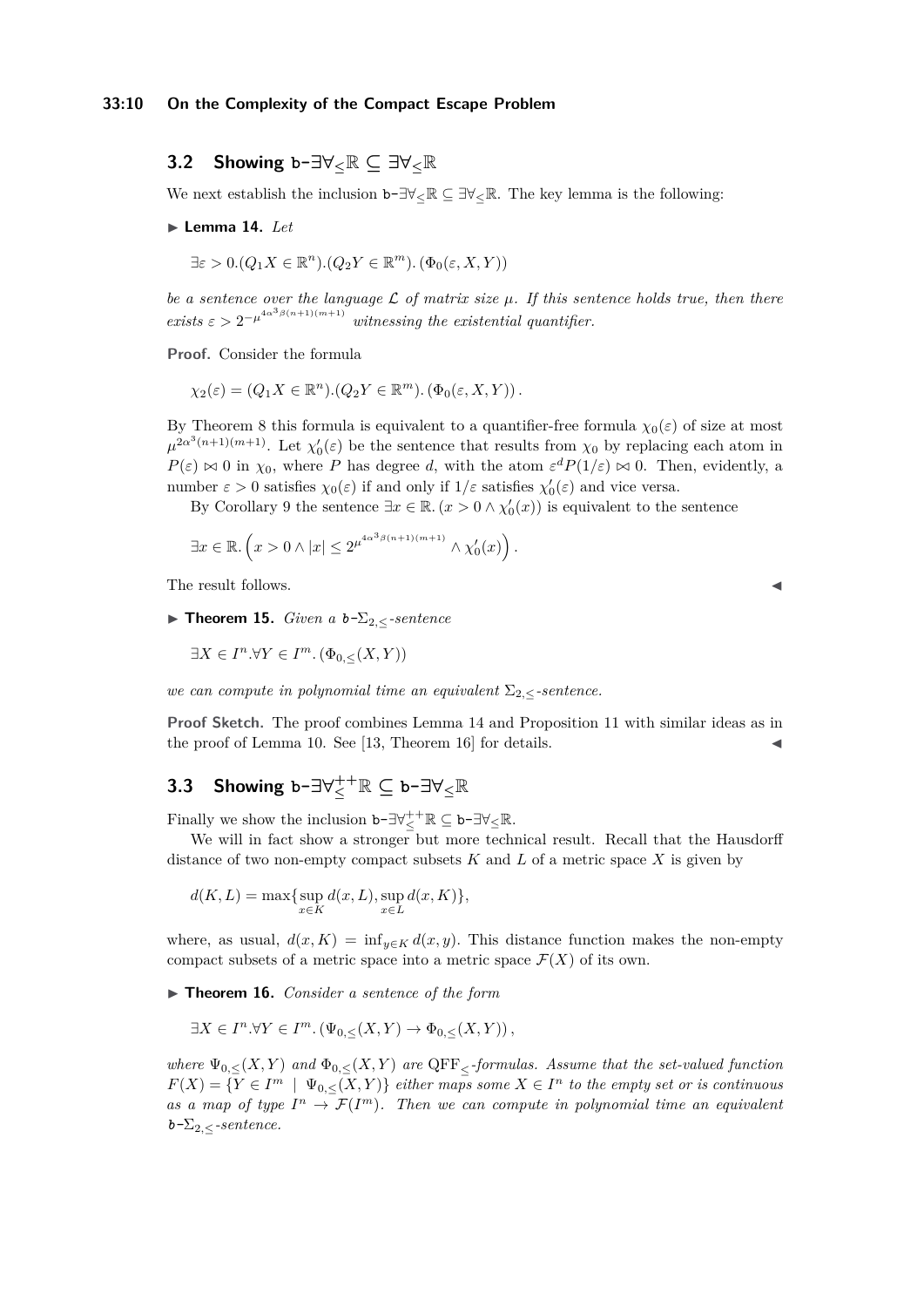We prepare the proof of Theorem [16](#page-9-1) with three simple observations.

<span id="page-10-0"></span>▶ **Lemma 17.** *Given a sentence of the form*

$$
\exists X \in I^n. \forall Y \in I^m. (H(X, Y) > 0),
$$

*where H is a multivariate polynomial with integer coefficients we can compute in polynomial time an equivalent*  $b-\sum_{2,\leq}$ *-sentence.* 

**Proof.** The sentence is equivalent to the sentence

 $\exists \varepsilon > 0. \exists X \in I^n. \forall Y \in I^m. (H(X, Y) \ge \varepsilon).$ 

By Lemma [14](#page-9-0) this sentence is equivalent to the sentence

$$
\exists \varepsilon \in I. \exists X \in I^n. \forall Y \in I^m. \left( \varepsilon \ge 2^{\mu^{4\alpha^3 \beta (n+1)(m+1)}} \wedge H(X, Y) \ge \varepsilon \right),
$$

where  $\mu$  is the size of *h*. Compute in polynomial time an integer *N* such that  $\mu^{4\alpha^3\beta(n+1)(m+1)} \le$  $2^N$  and apply Lemma [25](#page-17-0) to obtain the result.

<span id="page-10-1"></span>▶ **Lemma 18.** Let  $P \in \mathbb{Z}[X]$  be a polynomial in *n* variables, encoded by a term  $T$  over the *signature*  $\langle \mathbb{Z}, +, \times \rangle$ *. Then we can compute in polynomial time an integer N (in binary) such that*  $|P(I^n)| \leq N$ *.* 

**Proof.** We can view T as a tree whose nodes are elements of the set  $\{+, \times\}$  and whose leaves are either variables or constants. Let  $c_1, \ldots, c_s \in \mathbb{Z}$  denote the integer constants that occur in *T*. Let  $M = \max\{2, |c_1|, \ldots, |c_s|\}.$ 

Let *S* be the tree which is obtained by substituting *M* for all leaves in *T*. Then *S* encodes a positive integer *B*. This integer *B* is clearly an upper bound for the absolute value of *P* over  $I^n$ . By an easy induction argument *B* is bounded by  $M^{N_T}$ , where  $N_T$  is the number of nodes of *T*. The number  $M^{N_T}$  can be computed using at most  $N_T$  arithmetic operations. Its bitsize is bounded by  $N_T\tau$ , where  $\tau$  is a bound on the bitsizes of the numbers  $c_1, \ldots, c_s$ .

<span id="page-10-2"></span>**• Proposition 19.** Let  $\Phi(X)$  be a quantifier-free formula over the language L whose atoms *consist of equalities only. Then we can compute in polynomial time a polynomial*  $Q \in \mathbb{Z}[X]$ *such that*  $\Phi(X)$  *is equivalent to the formula*  $Q(X) = 0$ *.* 

**Proof.** Construct a new formula  $\Phi'(X)$  that results from  $\Phi(X)$  by replacing each atom *P*(*X*) = 0 in  $\Phi$ (*X*) by the atom *P*(*X*)<sup>2</sup> = 0.

Now construct a polynomial  $Q_{\Phi'}$  by structural induction on  $\Phi'$  as follows:

**1.** If  $\Phi'(X) \equiv (P(X) = 0)$  then let  $Q_{\Phi'} = P$ .

**2.** If  $\Phi'(X) \equiv \Psi(X) \vee \omega(X)$  then let  $Q_{\Phi'} = Q_{\Psi} \cdot Q_{\omega}$ .

**3.** If  $\Phi'(X) \equiv \Psi(X) \wedge \omega(X)$  then let  $Q_{\Phi'} = Q_{\Psi} + Q_{\omega}$ .

It is easy to see that  $Q_{\Phi'}$  can be computed in polynomial time from  $\Phi$ . It has the desired property by construction.

We are now in a position to prove Theorem [16.](#page-9-1)

**Proof of Theorem [16.](#page-9-1)** The proof is a reduction to Lemma [17.](#page-10-0)

As a preparation we assign to every  $\text{QFF}_{\leq}$ -formula  $\Phi$  a continuous function  $f_{\Phi}$  such that  $\Phi(X)$  holds true if and only if  $f_{\Phi}(X) \leq 0$ :

- **1.** If  $\Phi(X) = (P(X) \leq 0)$  then let  $f_{\Phi}(X) = P(X)$ .
- **2.** If  $\Phi(X) = \Psi(X) \vee \chi(X)$  then let  $f_{\Phi}(X) = \min\{f_{\Psi}(X), f_{\chi}(X)\}.$
- **3.** If  $\Phi(X) = \Psi(X) \wedge \chi(X)$  then let  $f_{\Phi}(X) = \max\{f_{\Psi}(X), f_{\chi}(X)\}.$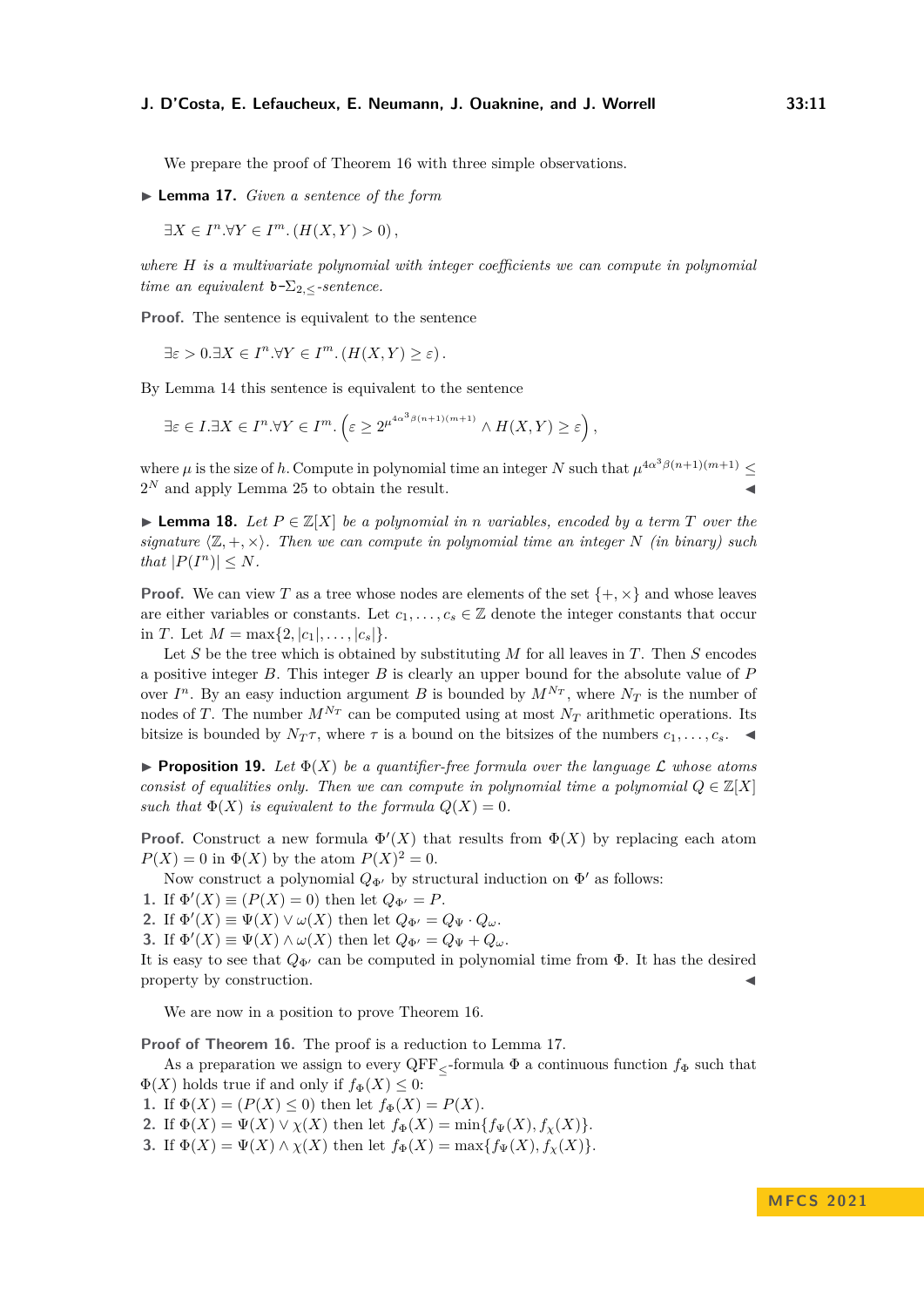### **33:12 On the Complexity of the Compact Escape Problem**

<span id="page-11-1"></span>Now assume we are given a sentence

$$
\exists X \in I^n. \forall Y \in I^m. \left(\Psi(X, Y) \to \Phi(X, Y)\right) \tag{5}
$$

as above. The negation of this sentence is equivalent to the sentence

<span id="page-11-0"></span>
$$
\forall X \in I^n. \exists Y \in I^m. \left(\Psi(X, Y) \land f_{\Phi}(X, Y) > 0\right). \tag{6}
$$

Let us for now assume that the set  $K(X) = \{ Y \in I^m \mid \Psi(X, Y) \}$  is non-empty for all  $X \in I<sup>n</sup>$ . Then by assumption this set depends continuously on *X* in the Hausdorff metric. It follows by elementary calculus that the function  $h(X) = \max_{Y \in K(X)} f_{\Phi}(X, Y)$  is well-defined and continuous.

We further have, by compactness of  $I<sup>n</sup>$ , that the function  $h(X)$  attains its minimum in *I*<sup>*n*</sup>. By definition of  $f_{\Phi}$ , the sentence [\(6\)](#page-11-0) holds true if and only if  $\min_{x \in I^n} h(x) > 0$  if and only if there exists  $\varepsilon > 0$  such that  $\min_{x \in I^n} h(x) > \varepsilon$ . Thus, the sentence [\(6\)](#page-11-0) is equivalent to the sentence

$$
\exists \varepsilon > 0. \forall X \in I^n. \exists Y \in I^m. \left( \Psi(X, Y) \land f_{\Phi}(X, Y) > \varepsilon \right).
$$

So far we have proved this equivalence under the assumption that the compact set  $K(X)$  ${Y \in I^m \mid \Psi(X, Y)}$  is non-empty for all *X*. But if the set  $K(X)$  is empty for some *X* then both [\(6\)](#page-11-0) and the above sentence are false, so that the two sentences are certainly equivalent.

Let  $\chi(X, Y)$  be the formula that results from  $\Phi$  by swapping all occurrences of  $\vee$  and  $\wedge$ and by replacing all atoms  $P(X, Y) \leq 0$  in  $\Phi$  by the atom  $P(X, Y) \geq \varepsilon$ . One easily checks that the above sentence is further equivalent to the sentence

$$
\exists \varepsilon > 0. \forall X \in I^n. \exists Y \in I^m. \left( \Psi(X, Y) \wedge \chi(X, Y) \right).
$$

It follows from [10](#page-7-2) that there exists a witness  $\varepsilon$  for the existential quantifier with  $\varepsilon$  >  $2^{-\mu^{4\alpha^3\beta(n+1)(m+1)}}$ . We can compute in polynomial time an integer N such that we have  $\mu^{4\alpha^3\beta(n+1)(m+1)} \leq 2^N$ . Consider the formula  $\chi(X, Y)$ . By Lemma [18](#page-10-1) we can compute in polynomial time an integer *L* such that  $|P(X,Y)| \leq L$  for all  $(X,Y) \in I^n \times I^m$ . We can hence replace each atom  $P(X, Y) > 0$  in  $\chi(X, Y)$  with the equivalent formula

$$
\exists u \in [-L, L]. \exists v \in [-2^{2^N}, 2^{2^N}]. (P(X, Y) = u^2 \wedge uv = 1),
$$

where *u* and *v* are fresh variables. By Proposition [19](#page-10-2) the formula  $\chi(X, Y)$  is equivalent to a formula of the form

$$
\exists U \in [-L, L]^s. \exists V \in [-2^{2^N}, 2^{2^N}]^s. (Q(X, Y, U, V) = 0)
$$

where *Q* is computable in polynomial time from  $\chi(X, Y)$  and *s* is the number of atoms in *χ*(*X, Y* ).

Now, consider the formula  $\Psi(X, Y)$ . By Lemma [18](#page-10-1) we can compute in polynomial time an integer *M* such that for all atoms  $P(X, Y) \leq 0$  in  $\Psi(Y)$  the polynomial *P* satisfies  $|P(X, Y)| \leq$ *M* for all  $(X, Y) \in I^n \times I^m$ . The atom is hence equivalent to  $\exists w \in [-M, M]$ .  $P(X, Y) = -w^2$ . where *w* is a fresh variable. Again by Proposition [19,](#page-10-2) letting *t* denote the number of atoms in  $Ψ(X, Y)$  we can hence compute in polynomial time a formula  $∃W ∈ [−M, M]$ <sup>t</sup>. $R(X, Y, W)$  = 0, which is equivalent to  $\Psi(X, Y)$ .

In total the sentence  $(6)$  is equivalent to the sentence

$$
\forall X \in I^n. \exists Y \in I^m. \exists U \in [-L, L]^s. \exists V \in [-2^{2^N}, 2^{2^N}]^s. \exists W \in [-M, M]^t. (R(X, Y, W) + Q(X, Y, U, V) = 0).
$$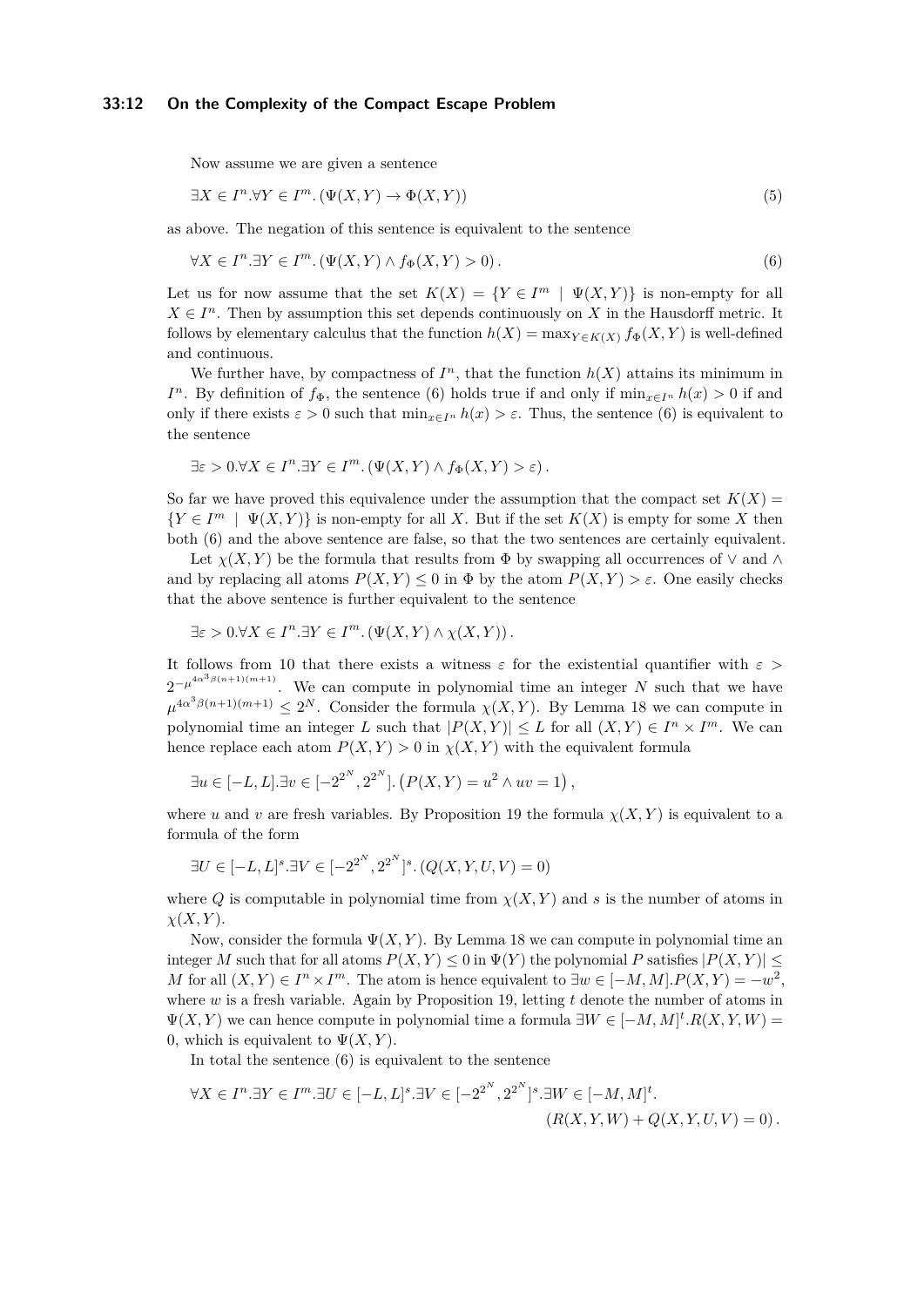In the above we have used that the functions *R* and *Q* admit only non-negative values by construction. We may assume that  $2^{2^N} \ge \max\{L, M\}$ . Arguing as in the proof of Lemma [25](#page-17-0) in Appendix [A,](#page-17-1) we can introduce auxiliary variables  $B \in I^{N+1}$  to obtain an equivalent sentence

$$
\forall X \in I^n. \exists Y \in I^m. \exists U \in I^s. \exists V \in I^s. \exists W \in I^t. \exists B \in I^{N+1}. (H(X, Y, U, V, W, B) = 0)
$$

which is computable in polynomial time from our original sentence  $(5)$ .

The sentence [\(5\)](#page-11-1) is hence equivalent to the sentence

$$
\exists X \in I^n. \forall Y \in I^m. \forall U \in I^s. \forall V \in I^s. \forall W \in I^t. \forall B \in I^{N+1}. (H(X, Y, U, V, W, B) > 0).
$$

Again, we have used that *H* only admits non-negative values by construction. The result now follows from Lemma [17.](#page-10-0)

The inclusion  $b-\exists \forall_{\leq}^{++} \mathbb{R} \subseteq b-\exists \forall_{\leq} \mathbb{R}$  follows from the special case of Theorem [16](#page-9-1) where the formula  $\Psi_{0,\leq}(Y)$  does not depend on X.

Theorem [16,](#page-9-1) in its general form, finally allows us to prove that the complexity class  $\exists\forall\leq\mathbb{R}$ is robust under different encodings of polynomials.

<span id="page-12-0"></span>▶ **Theorem 20.** *Given a C-sentence, where*  $C \in {\{\Sigma_{2,\leq},b-\Sigma_{2,\leq}^p, b-\Sigma_{2,\leq}^p\}}$  *we can compute in polynomial time an equivalent* C*-sentence whose atoms involve polynomials of degree at most four. In particular we can compute in polynomial time a sentence whose atoms involve polynomials encoded as in* [\(1\)](#page-2-4)*.*

The proof of Theorem [20](#page-12-0) requires the following proposition, which is easily established using elementary calculus:

<span id="page-12-1"></span> $\blacktriangleright$  **Proposition 21.** *Let X* and *Y be metric spaces.* 

**1.** Let  $F: X \to \mathcal{F}(Y)$  and  $G: X \to \mathcal{F}(Z)$  be continuous with respect to the Hausdorff metric. *Then the map*

$$
H: X \to \mathcal{F}(Y) \times \mathcal{F}(Z), H(x) = F(x) \times G(x)
$$

*is continuous with respect to the Hausdorff metric as well.*

**2.** Let  $F: X \to \mathcal{F}(Y)$  be continuous with respect to the Hausdorff metric. Let  $f: Y \to Z$  be *a continuous function. Then the function*

$$
H: X \to \mathcal{F}(Y \times Z), H(x) = F(x) \times f(F(x))
$$

*is continuous with respect to the Hausdorff metric.*

**Proof of Theorem [20.](#page-12-0)** We prove the result for  $b-\Sigma_2$ , sentences. The result for  $\Sigma_2$ , sentences follows by applying the reductions from Lemmas [10](#page-7-2) and [12,](#page-8-0) bounding the degrees of the atoms of the resulting  $b-\Sigma_2$ , sentence, and translating back to a  $\Sigma_2$ , sentence using Theorem [15.](#page-9-2) By inspecting the proof of Theorem [15](#page-9-2) we observe that the degree does not increase by this translation, since we only add new constraints, all of which involve polynomials of degree at most 2. The result for  $b-\sum_{2,\leq}^{++}$ -sentences is implicitly contained in the below proof.

To a term *T* over the signature  $\langle \mathbb{Z}, +, \times \rangle$  we assign a variable  $z_T$  and a formula  $\eta_T$ , where  $\eta$ *T* is inductively defined as follows: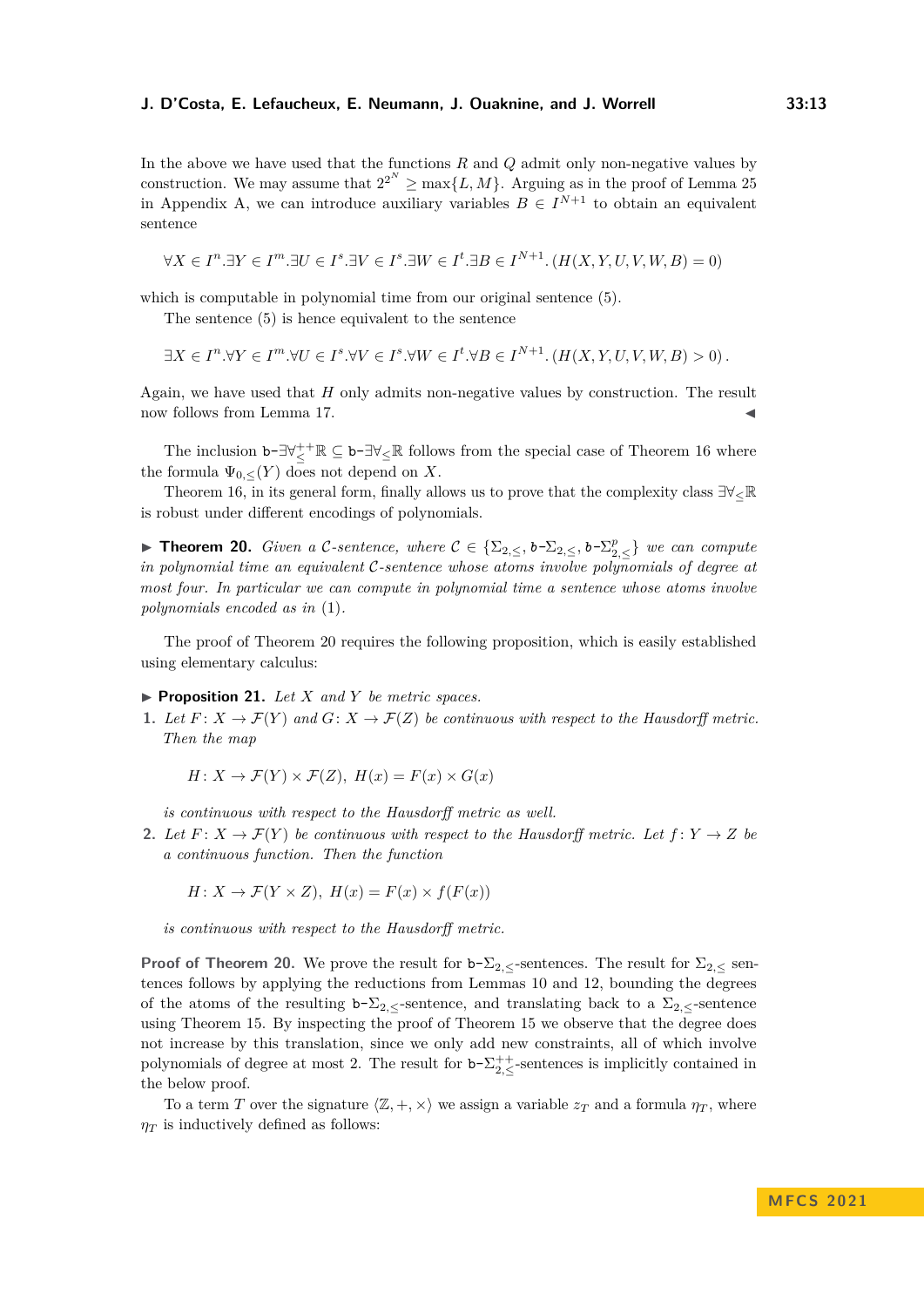- **1.** If *T* is a variable  $x_j$  then  $\eta_T = \langle z_T = x_j \rangle$ .
- **2.** If *T* is a constant *c* then  $\eta_T = \langle z_T = c \rangle$ .
- **3.** If *T* is of the form  $U \times V$ , then  $\eta_T = \langle \eta_U \wedge \eta_V \wedge z_T = z_U \times z_V \rangle$
- **4.** If *T* is of the form  $U + V$ , then  $\eta_T = \langle \eta_U \wedge \eta_V \wedge z_T = z_U + z_V \rangle$ .

The formula  $\eta_T$  is computable in polynomial time from *T*. Its atoms have degree at most two.

Let  $P(X, Y) \leq 0$  be an atom in  $\Phi_{\leq}(X, Y)$ , where *P* is encoded by a term *T*. Let  $\eta_T$  be the formula associated with *T* as above. Then the formula  $P(X, Y) \leq 0$  is equivalent to the formula  $\forall Z.(\eta_T(X, Y, Z) \to z_T \leq 0).$ 

More generally, the sentence  $\exists X \in I^n \forall Y \in I^m \cdot \Phi_{\leq}(X, Y)$  is equivalent to the sentence

$$
\exists X \in I^n. \forall Y \in I^m. \forall Z \in \mathbb{R}^M. \left( \eta_{T_1}(X, Y, Z) \wedge \cdots \wedge \eta_{T_s}(X, Y, Z) \to \widehat{\Phi}_{\leq}(Z) \right),
$$

where  $T_1, \ldots, T_s$  are the term representations of the atoms in  $\Phi_{\leq}(X, Y)$  and  $\widehat{\Phi}_{\leq}(Z)$  is obtained from  $\Phi_{\leq}(X, Y)$  by substituting each atom  $P(X, Y) \leq 0$  with term representation *T<sub>j</sub>* by the atom  $z_{T_i} \leq 0$ .

We can further compute in polynomial time an integer *N* in binary such that the above sentence is equivalent to

$$
\exists X \in I^n. \forall Y \in I^m. \forall Z \in [-N, N]^M. \left( \eta_{T_1}(X, Y, Z) \wedge \cdots \wedge \eta_{T_s}(X, Y, Z) \rightarrow \widehat{\Phi}_{\leq}(Z) \right),
$$

By the proof of Lemma [25](#page-17-0) we can have *Z* range over  $[-1, 1]^M$  up to introducing further auxiliary variables and adding a conjunction of quadratic polynomial equations to the formula  $\Phi$ . For notational convenience, let us simply assume that the sentence is equivalent to

$$
\exists X \in I^n. \forall Y \in I^m. \forall Z \in I^M. \left(\eta_{T_1}(X, Y, Z) \wedge \cdots \wedge \eta_{T_s}(X, Y, Z) \rightarrow \widehat{\Phi}_{\leq}(Z)\right).
$$

This sentence involves polynomials of degree at most 2.

- Let us write  $\eta(X, Y, Z) = \bigwedge_{j=1}^{s} \eta_{T_j}(X, Y, Z)$ . It remains to show that the set
- $\{(Y, Z) \in I^m \times I^M \mid \eta(X, Y, Z)\}$

depends continuously on *X* in the Hausdorff metric. It then follows from Theorem [16](#page-9-1) that we can compute in polynomial time an equivalent  $\Sigma_2$ , sentence. By an inspection of the proof of Theorem [16,](#page-9-1) the degree of the atoms is at most doubled in this new sentence.

Now, The formula *η* is a conjunction of atoms of the form  $z_j = x_k$ ,  $z_j = y_k$ ,  $z_j = c$ ,  $z_j = z_k + z_\ell$ , or  $z_j = z_k \times z_\ell$ .

We prove the result by structural induction, using Proposition [21.](#page-12-1) For a formula  $\eta(X, Y, Z)$ with  $n + m + s$  free variables  $(X, Y, Z)$  write  $F_n: I^n \to \mathcal{F}(I^{m+s})$  for the map that sends  $X \in I^n$  to the set  $\{(Y, Z) \in I^m \times I^s \mid \eta(X, Y, Z)\}.$ 

If  $\eta(X, Y, z)$  is of the form  $z = x_k$ ,  $z = y_k$ , or  $z = c$  then the function  $F_\eta$  is easily seen to be continuous.

If  $\eta(X, Y, z_1, \ldots, z_s) = \nu(X, Y, z_1, \ldots, z_{s-1}) \wedge \mu(X, Y, z_s)$  where  $\mu(X, Y, z_s)$  is of the form  $z_s = x_k$ ,  $z_s = y_k$ , or  $z_s = c$  then

$$
F_{\eta}(X) = F_{\nu}(X) \times \{z_s \in \mathbb{R} \mid \mu(X, Y, z_s)\}.
$$

Continuity of  $F_n$  follows from the first part of Proposition [21.](#page-12-1)

If  $\eta(X, Y, z_1, \ldots, z_s) = \nu(X, Y, z_1, \ldots, z_{s-1}) \wedge \mu(X, Y, z_i, z_k, z_s)$  where  $\mu(X, Y, z_i, z_k, z_s)$ is of the form  $z_s = z_j \square z_s$  with  $\square \in \{+, \times\}$ , then

 $F_n(X) = F_\nu(X) \times f(F_\nu(X)),$ 

where  $f(Y, z_1, \ldots, z_{s-1}) = z_j \square z_k$ . Continuity of  $F_\eta$  follows from the second part of Proposi- $\frac{1}{\sqrt{2}}$  tion [21.](#page-12-1)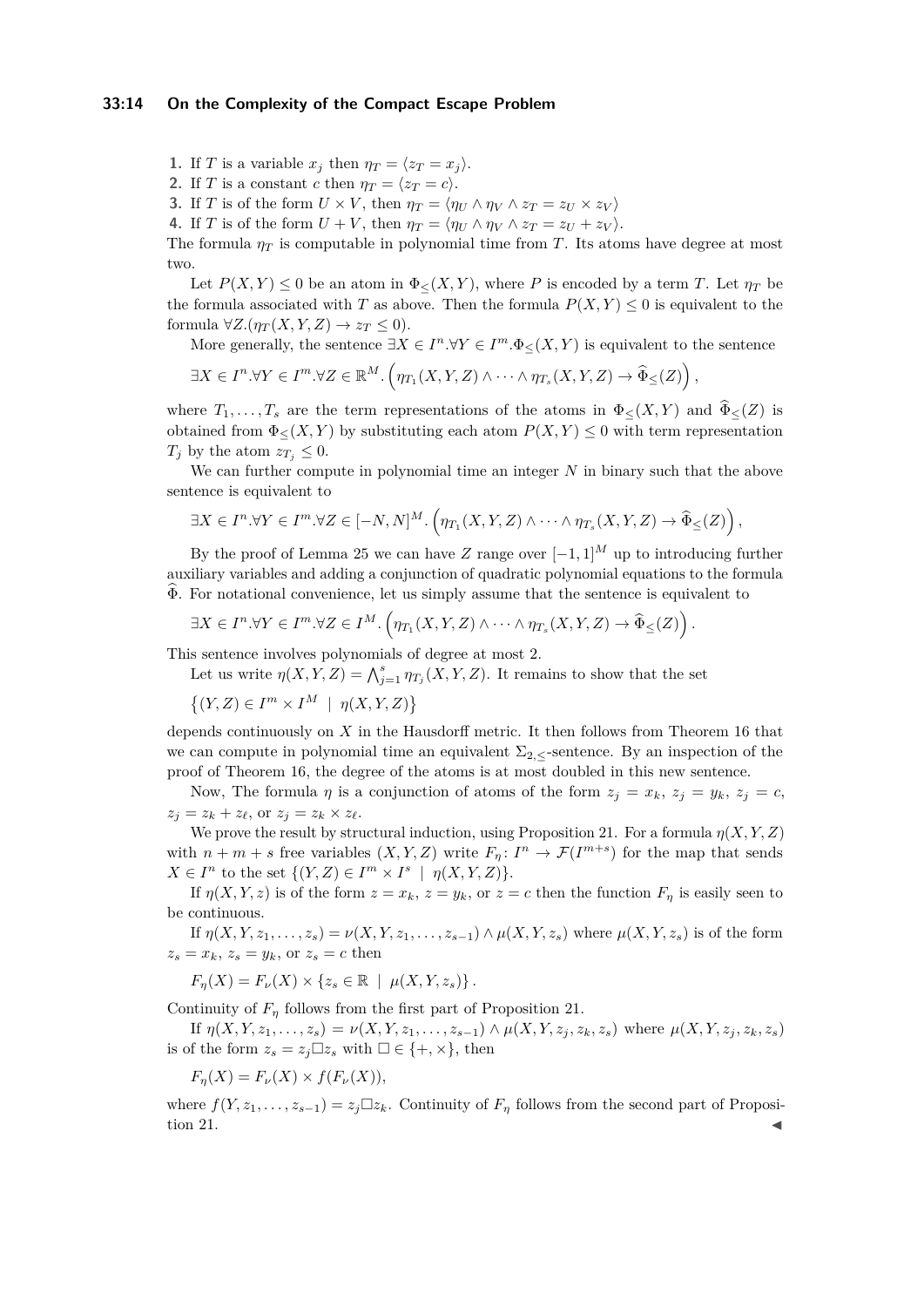# **4 The complexity of deciding the Compact Escape Problem**

We show that CEP is complete for the complexity class  $\exists \forall \in \mathbb{R}$ . Formally this is achieved by locating CEP between the complexity classes  $\mathbf{b} - \exists \forall_{\leq} \mathbb{R}$  and  $\mathbf{b} - \exists \forall_{\leq}^{++} \mathbb{R}$  and applying Theorem [3.](#page-4-0)

Let us first show that CEP is  $\exists \forall \in \mathbb{R}$ -hard. As a preparation we need to construct in polynomial time an arbitrary finite number of irrational rotations with independent angles:

<span id="page-14-0"></span>▶ **Lemma 22.** *Given n* ∈ N *in unary we can compute in polynomial time a set of points*  $q_1, \ldots, q_n \in \mathbb{T}^1 \subseteq \mathbb{C}$  with rational real and imaginary part such that the only integer solution  $(e_1, \ldots, e_n) \in \mathbb{Z}^n$  *to the equation*  $q_1^{e_1} \cdot \cdots \cdot q_n^{e_n} = 1$  *is the zero vector.* 

**Proof.** See [\[13,](#page-16-0) Lemma 20].  $\blacksquare$ 

▶ **Theorem 23.** *The Compact Escape Problem is* ∃∀≤R*-hard.*

**Proof.** By Theorem [3](#page-4-0) the decision problem for b-Σ-sentences is ∃∀≤R-complete. It hence suffices to reduce this problem to CEP.

Thus, given a  $b-\sum_{2,\leq}$ -sentence  $\Psi_{2,\leq} = \exists x \in I^n \forall y \in I^m$ .  $(\Phi_{0,\leq}(x,y))$  we compute in polynomial time a compact set *K* and a rational matrix  $A \in \mathbb{Q}^{(n+2m)\times(n+2m)}$  such that there exists a point  $x \in K$  with  $A^k x \in K$  for all  $n \in \mathbb{N}$  if and only if  $\Psi_{2,\leq}$  holds true.

By Theorem [20](#page-12-0) we may assume that all polynomials that occur in  $\Psi_{2,\leq}$  have degree at most 4.

Consider the compact set

$$
K = \left\{ (x, u_1, v_1, \dots, u_m, v_m) \in I^n \times I^{2m} \mid u_j^2 + v_j^2 = 1, \Phi_{0, \leq}(x, u_1, \dots, u_m) \right\}.
$$

Use Lemma [22](#page-14-0) to compute rational numbers  $a_1, \ldots, a_m, b_1, \ldots, b_m \in \mathbb{Q}$  such that the numbers  $a_j + ib_j$  do not admit any non-trivial integer multiplicative relations. Denote by  $I_n$  the  $(n \times n)$ -identity matrix. Let  $R \in \mathbb{Q}^{2m \times 2m}$  be the matrix corresponding to the linear transform which sends a vector  $(x_1, y_1, \ldots, x_m, y_m) \in \mathbb{Q}^{2m}$  to the vector

$$
(a_1x_1 - b_1y_1, b_1x_1 + a_1y_1, \ldots, a_mx_m - b_my_m, b_mx_m + a_my_m).
$$

Let  $A \in \mathbb{O}^{(n+2m)\times(n+2m)}$  be defined as follows:

$$
A = \begin{pmatrix} I_n & \\ & R \end{pmatrix}.
$$

Then for all  $x \in K$  we have by Theorem [6](#page-6-2)

$$
\overline{\mathcal{O}_A(x)} = \{x\} \times \left\{ (u_1, v_1, \dots, u_m, v_m) \in I^{2m} \mid u_j^2 + v_j^2 = 1 \right\}.
$$

It follows that  $\overline{\mathcal{O}_A(x)} \subseteq K$  if and only if  $\Phi_{0,\leq}(x, u_1, \ldots, u_m)$  holds true for all  $u_1, \ldots, u_m \in I^m$ .

Thus, the instance  $(A, K)$  of CEP is a negative instance if and only if the sentence  $\Psi_{2,\leq}$  holds true. We can compute  $(A, K)$  in polynomial time from  $\Psi_{2,\leq}$ . This is almost immediately obvious, except that the polynomial inequalities that represent *K* must be encoded as lists of coefficients, while the polynomial inequalities in  $\Psi_{2,\leq}$  are given as terms over the signature  $\langle \mathbb{Z}, +, \times \rangle$ . But since the polynomials that occur in  $\Psi_{2,<}$  have degree at most 4 we can efficiently compute a list of coefficients from the term representations.

Conversely, we have:

<span id="page-14-1"></span>▶ **Theorem 24.** *The Compact Escape Problem is contained in* ∃∀≤R*.*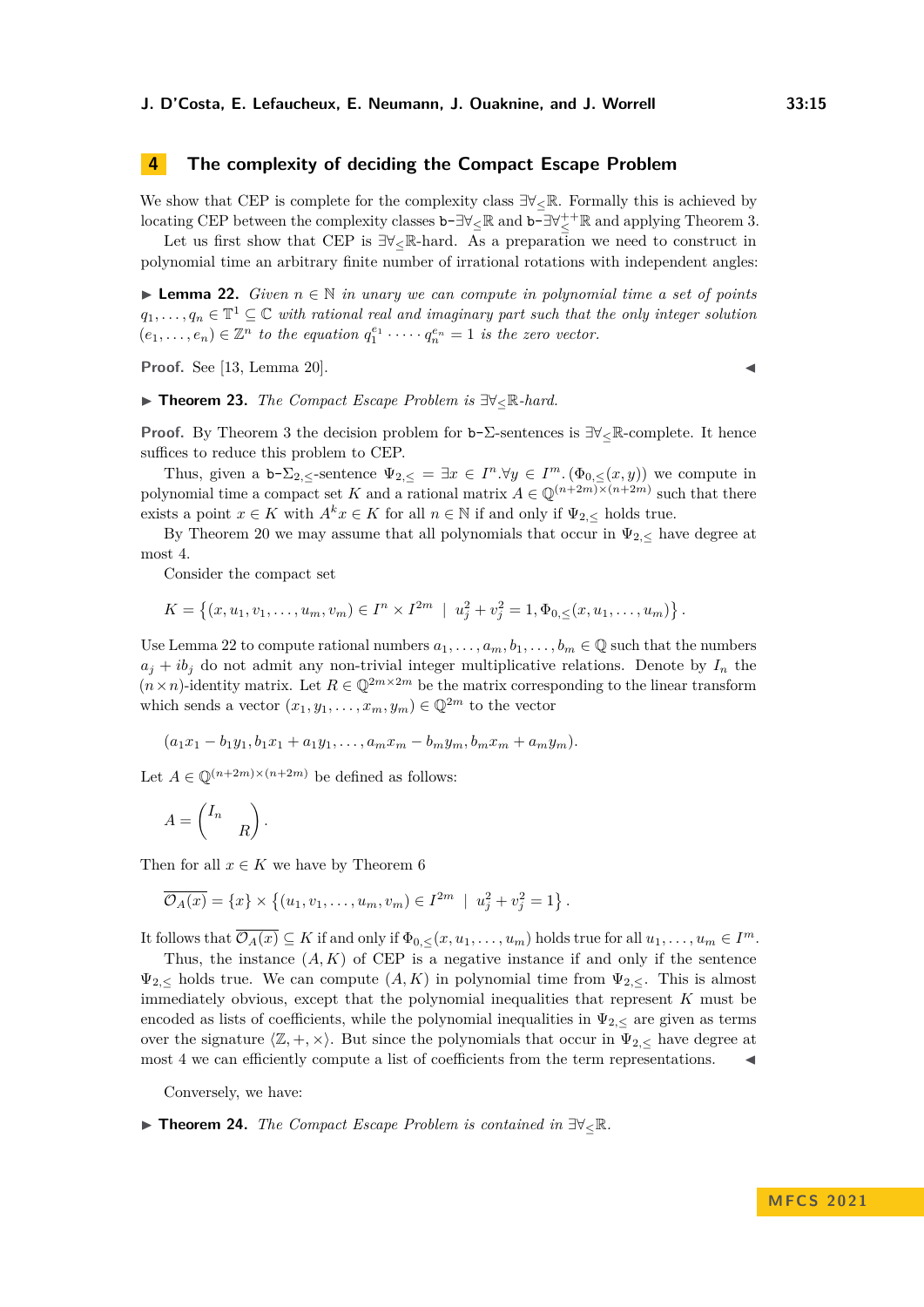### **33:16 On the Complexity of the Compact Escape Problem**

**Proof Sketch.** The full proof is given in Appendix [B.](#page-17-2) We will only briefly sketch the proof idea here.

Suppose we are given a matrix  $A \in \mathbb{Q}^{n \times n}$  with rational entries and a family of polynomials P together with a negation-free propositional formula which encodes a compact set  $K \subseteq \mathbb{R}^n$ . We can compute in polynomial time from this data a  $QFF<sub>5</sub>$ -formula  $\Phi$  which encodes K. We will show that the existence of a point in *K* that is trapped under *A* is expressible as a b- $\Sigma_{2,\leq}^{++}$ -sentence. Together with Theorem [3](#page-4-0) this yields the result. Let us assume for the sake of simplicity that *A* is diagonalisable over the complex numbers. The general case employs the Jordan normal form. It is not more difficult but requires more cumbersome notation.

We compute the complex eigenvalues  $\lambda_1, \ldots, \lambda_m, \lambda_{m+1}, \ldots, \lambda_{m+b}, \lambda_{m+b+1}, \ldots, \lambda_{m+b+s}$ of *A*, counted with multiplicity. The eigenvalues are labelled such that  $\lambda_1, \ldots, \lambda_m$  have modulus 1, such that  $\lambda_{m+1}, \ldots, \lambda_{m+b}$  have modulus strictly greater than 1, and such that  $\lambda_{m+b+1}, \ldots, \lambda_{m+b+s}$  have modulus strictly smaller than 1. Using [\[7\]](#page-16-21) we can compute in polynomial time base change matrices  $Q$  and  $Q^{-1}$  such that  $D = Q^{-1}AQ$  is a diagonal matrix.

Let  $x \in K$  be a starting point. If the complex vector  $Q^{-1}x$  has a non-zero component  $(Q^{-1}x)_j$  with  $m+1 \leq j \leq m+b$  then the orbit of x under A is unbounded, and hence forced to leave the bounded set *K*.

Now assume that  $(Q^{-1}x)_j = 0$  for all  $m + 1 \le j \le m + b$ . All components  $(Q^{-1}x)_j$ with  $j \geq m + b + 1$  converge to zero under the iteration of A in the sense that the sequence  $(Q^{-1}(A^kx))_j$  converges to zero as  $k \to \infty$ . It follows that the closure of the orbit of *x* under *A* is equal to the range of the semialgebraic function

 $f(x, z) = Q \operatorname{diag}(z_1, \ldots, z_m, 0, \ldots, 0) Q^{-1}x,$ 

where  $z_1, \ldots, z_m$  range over the closure of the sequence  $(\lambda_1^k, \ldots, \lambda_m^k)_k$  in the torus  $\mathbb{T}^m$ . By Theorem [6](#page-6-2) the closure of this sequence is an algebraic subset of  $\mathbb{T}^m$ , cut out by the integer multiplicative relations between the eigenvalues  $\lambda_1, \ldots, \lambda_m$ . By Theorem [7](#page-6-3) a QFF<sub> $\lt$ </sub>-formula  $\Psi(Z)$  encoding this algebraic set, up to identifying  $\mathbb{T}^m$  with a subset of the real hypercube  $I^{2m} \subseteq \mathbb{R}^{2m}$ .

It follows that we can express the existence of a trapped point by the following "informal" sentence:

$$
\exists X \in I^n. \forall Z \in I^{2n}.
$$
  
\n
$$
(\Psi(Z) \to (X \in K \wedge ((Q^{-1}X)_{m+1} = 0 \wedge \cdots \wedge (Q^{-1}X)_{m+b} = 0) \wedge f(X, Z) \in K)).
$$

Thanks to the polytime computability of  $Q$  and  $Q^{-1}$  we can compute in polynomial time formulas that express the relations  $(Q^{-1}X)_j = 0$  for  $j = m+1, \ldots, m+b$ , and  $f(X, Z) \in K$ . This allows us to compute in polynomial time a  $b-\sum_{\leq}^{++}$ -sentence which is equivalent to the above "informal" sentence.

#### **References**

- <span id="page-15-1"></span>**1** Rajeev Alur. *Principles of Cyber-Physical Systems*. MIT Press, 2015.
- <span id="page-15-0"></span>**2** Andrea Bacciotti and Luisa Mazzi. Stability of dynamical polysystems via families of Lyapunov functions. *J. Nonlinear Analysis*, 67:2167–2179, 2007.
- <span id="page-15-2"></span>**3** Saugata Basu, Richard Pollack, and Marie-Françoise Roy. *Algorithms in Real Algebraic Geometry*. Springer, 2006.
- <span id="page-15-3"></span>**4** Saugata Basu and Marie-Françoise Roy. Bounding the radii of balls meeting every connected component of semi-algebraic sets. *Journal of Symbolic Computation*, 45(12):1270–1279, 2010.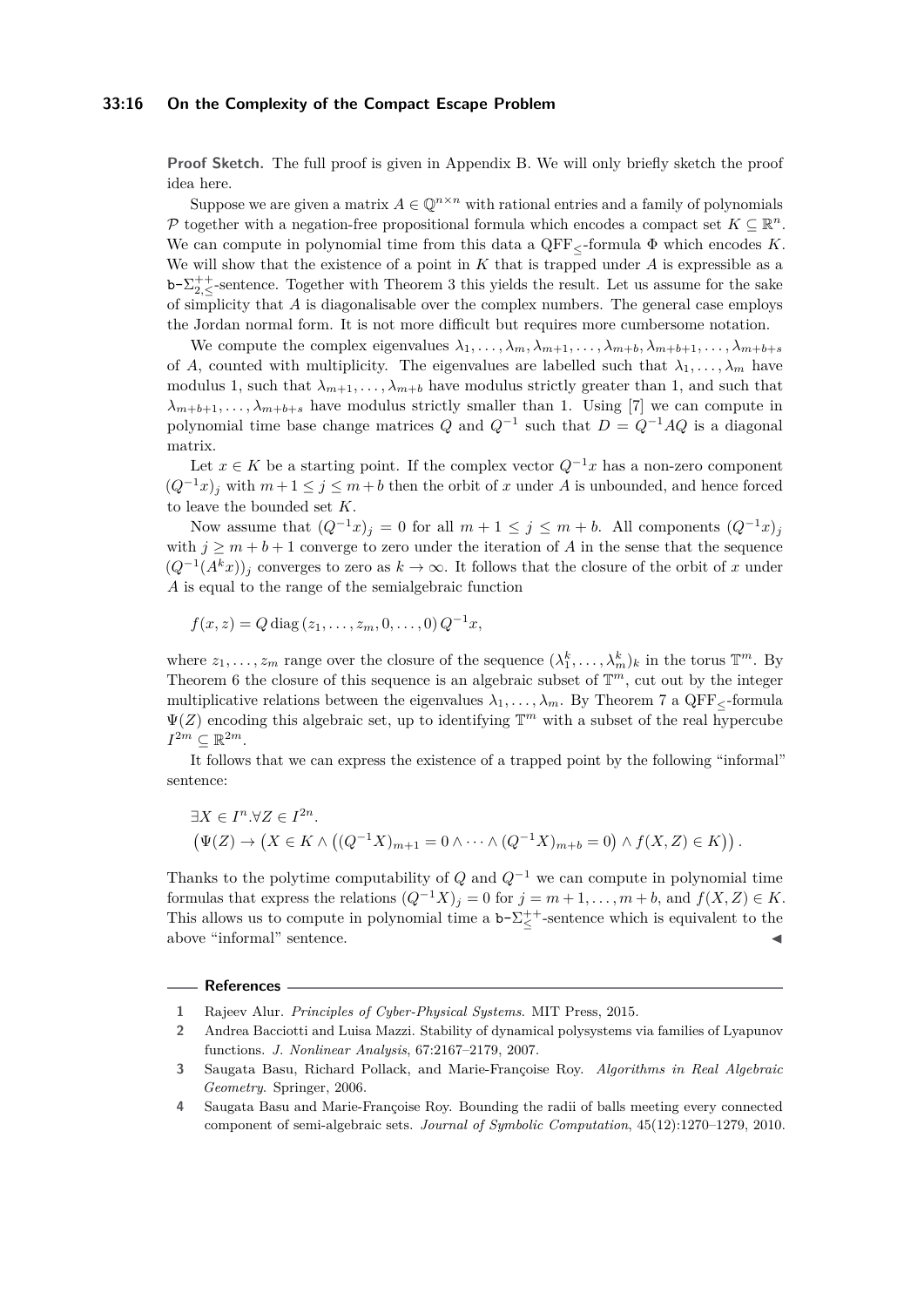- <span id="page-16-2"></span>**5** Vincent D. Blondel and John N. Tsitsiklis. A survey of computational complexity results in systems and control. *Automatica*, 36(9):1249–1274, 2000. [doi:10.1016/S0005-1098\(00\)](https://doi.org/10.1016/S0005-1098(00)00050-9) [00050-9](https://doi.org/10.1016/S0005-1098(00)00050-9).
- <span id="page-16-5"></span>**6** Mark Braverman. Termination of integer linear programs. In *CAV'06*, volume 4144 of *LNCS*. Springer, 2006.
- <span id="page-16-21"></span>**7** Jin-Yi Cai. Computing Jordan normal forms exactly for commuting matrices in polynomial time. *International Journal of Foundations of Computer Science*, 5(3/4):293–302, 1994. [doi:10.1142/S0129054194000165](https://doi.org/10.1142/S0129054194000165).
- <span id="page-16-18"></span>**8** Jin-Yi Cai, Richard J. Lipton, and Yechezkel Zalcstein. The complexity of the A B C problem. *J. Computing*, 29(6), 2000.
- <span id="page-16-11"></span>**9** John Canny. Some algebraic and geometric computations in PSPACE. In *STOC'88*, pages 460–467. ACM, 1988.
- <span id="page-16-1"></span>**10** Eugênio B. Castelan and Jean-Claude Hennet. On invariant polyhedra of continuous-time linear systems. *IEEE Transactions on Automatic Control*, 38(11):1680–85, 1993.
- <span id="page-16-20"></span>**11** Henri Cohen. *A Course in Computational Algebraic Number Theory*. Springer-Verlag, 1993.
- <span id="page-16-7"></span>**12** George E. Collins. Quantifier elimination for real closed fields by cylindrical algebraic decompostion. In *Automata Theory and Formal Languages*, pages 134–183. Springer Berlin Heidelberg, 1975.
- <span id="page-16-0"></span>**13** Julian D'Costa, Engel Lefaucheux, Eike Neumann, Joël Ouaknine, and James Worrell. On the complexity of the escape problem for linear dynamical systems over compact semialgebraic sets, 2021. [arXiv:2107.02060](http://arxiv.org/abs/2107.02060).
- <span id="page-16-8"></span>**14** Dima Grigoriev. Complexity of deciding Tarski algebra. *J. Symbolic Computation*, 5(1–2):65– 108, 1988.
- <span id="page-16-16"></span>**15** Dima Grigoriev and Nicolai Vorobjov. Solving systems of polynomial inequalities in subexponential time. *J. Symbolic Computation*, 5:37–64, 1988.
- <span id="page-16-9"></span>**16** Joos Heintz, Marie-Françoise Roy, and Pablo Solernó. Sur la complexité du princie de Tarski-Seidenberg. *Bull. Soc. Math. France*, 118(1):101–126, 1990.
- <span id="page-16-19"></span>**17** David W. Masser. *Linear relations on algebraic groups*, page 248–262. Cambridge University Press, 1988.
- <span id="page-16-6"></span>**18** Eike Neumann, Joël Ouaknine, and James Worrell. On ranking function synthesis and termination for polynomial programs. In *CONCUR'20*, volume 171, pages 15:1–15:15. Schloss Dagstuhl - Leibniz-Zentrum für Informatik, 2020.
- <span id="page-16-17"></span>**19** Joël Ouaknine and James Worrell. *Positivity Problems for Low-Order Linear Recurrence Sequences*, page 366–379. Society for Industrial and Applied Mathematics, USA, 2014.
- <span id="page-16-10"></span>**20** James Renegar. On the computational complexity and geometry of the first-order theory of the reals. i-iii. *J. Symbolic Computation*, 13(3):255–352, 1992.
- <span id="page-16-3"></span>**21** Sriram Sankaranarayanan, Thao Dang, and Franjo Ivancic. A policy iteration technique for time elapse over template polyhedra. In *HSCC'08*, volume 4981 of *LNCS*. Springer, 2008.
- <span id="page-16-14"></span>**22** Marcus Schaefer and Daniel Štefankovič. Fixed Points, Nash Equilibria, and the Existential Theory of the Reals. *Theory Computing Systems*, 60(2):172–193, 2017.
- <span id="page-16-12"></span>**23** Shashi M. Srivastava. *A course on Mathematical Logic*. Springer, 2008.
- <span id="page-16-4"></span>**24** Ashish Tiwari. Termination of linear programs. In *CAV'04*, volume 3114 of *LNCS*. Springer, 2004.
- <span id="page-16-13"></span>**25** Dirk van Dalen. *Logic and Structure*. Springer Berlin Heidelberg, fourth edition, 2004.
- <span id="page-16-15"></span>**26** Nicolai Vorobjov. Bounds of real roots of a system of algebraic equations. *Zap. Nauchn. Sem. LOMI*, 137:7–19, 1984. (in Russian).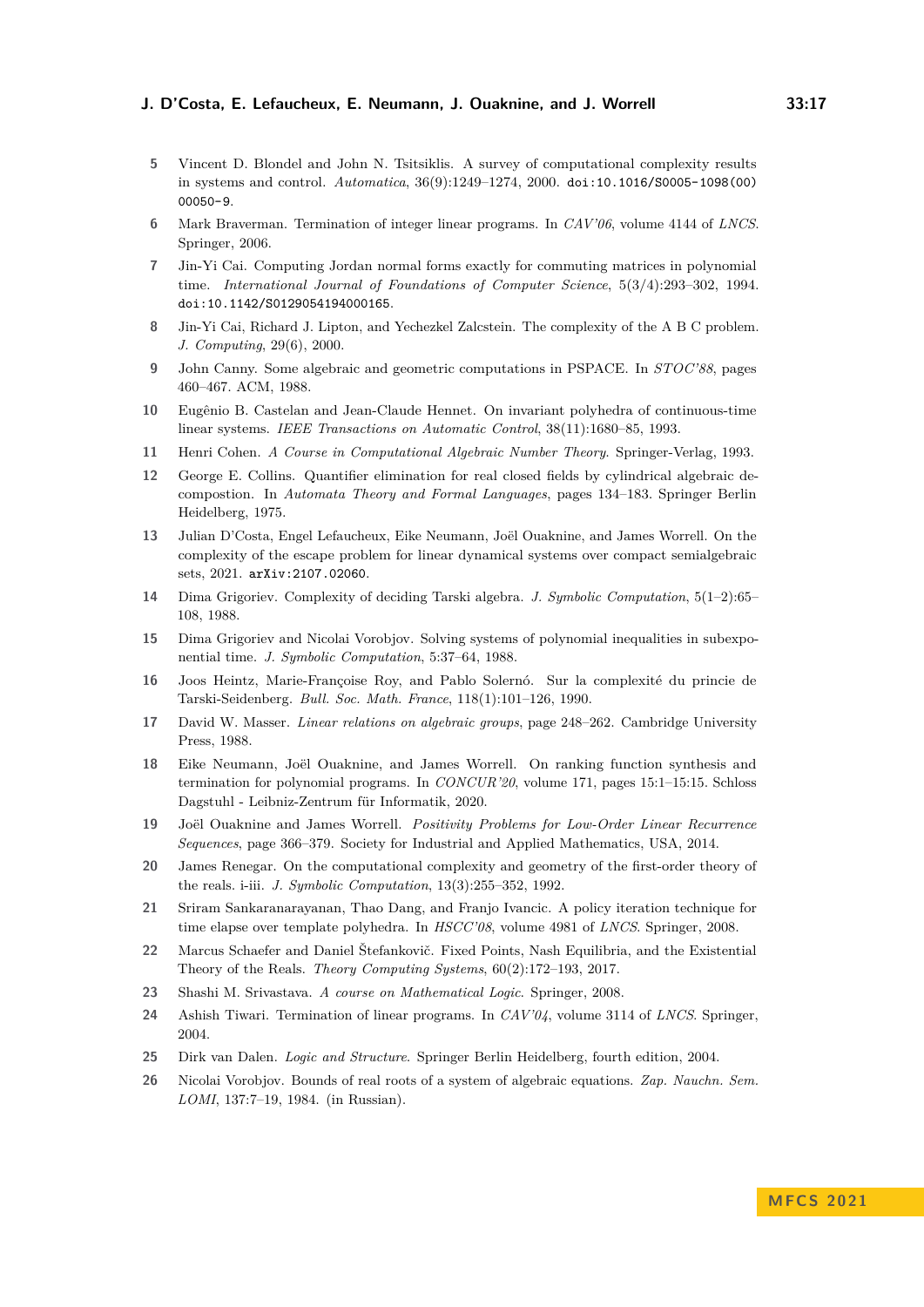### **33:18 On the Complexity of the Compact Escape Problem**

### <span id="page-17-1"></span>**A Removing doubly exponential bounds**

<span id="page-17-0"></span>▶ **Lemma 25.** *Given an integer N in unary and a sentence*

$$
(Q_1X_1).(Q_2X_2)...(Q_sX_s).\Phi_0(X_1,...,X_s),
$$

*we can in polynomial time in the size of the sentence and N compute a sentence*

$$
\exists B \in [-1,1]^{N+1}. (Q_1X_1; |X_1| \le 1). (Q_2X_2; |X_2| \le 1). \dots (Q_sX_s; |X_s| \le 1). \Psi_0(B, X_1, \dots, X_s)
$$

*which is equivalent to the sentence*

$$
(Q_1X_1; |X_1| \le 2^{2^N}) \cdot (Q_2X_2; |X_2| \le 2^{2^N}) \cdot \ldots (Q_sX_s; |X_s| \le 2^{2^N}) \cdot \Phi_0(X_1, \ldots, X_s).
$$

*Here, the notation*  $(Q_j; |X_j| \leq c)$  *indicates that the quantifier is restricted to the set* 

$$
\left\{X_j \in \mathbb{R}^{n_j} \mid |X_{j,1}| \leq c, \ldots, |X_{j,n_j}| \leq c\right\}.
$$

*Further, if*  $\Phi_0$  *is a* QFF<sub> $\lt$ </sub>*-formula then so is*  $\Psi_0$ *.* 

**Proof.** Introduce fresh variables  $b_0, \ldots, b_N$ . Let  $\Psi'_0$  be the formula that results from  $\Phi_0$  by replacing each atom

$$
P(X_1,\ldots,X_s)\bowtie 0
$$

in  $\Phi_0$ , where  $\bowtie \in \{\leq, <, =\}$ , by the atom

$$
b_N^{d_P} \cdot P(X_1/b_N, \ldots, X_s/b_N) \bowtie 0,
$$

where  $d_P$  is the total degree of P. Let  $\Psi_0$  be the formula

$$
\Psi_0' \wedge 2b_0 = 1 \wedge b_1 = b_0^2 \cdots \wedge b_N = b_{N-1}^2.
$$

# <span id="page-17-2"></span>**B Proof of Theorem [24](#page-14-1)**

<span id="page-17-3"></span>We start with a technical lemma:

▶ **Lemma 26.** *Let*  $A \in \mathbb{R}^{n \times n}$  *be a real matrix. Denote by* 

 $\lambda_1, \ldots, \lambda_m, \lambda_{m+1}, \ldots, \lambda_{m+b}, \lambda_{m+b+1}, \ldots, \lambda_{m+b+s}$ 

*the complex eigenvalues of A, counted with geometric multiplicity. Let*  $\lambda_1, \ldots, \lambda_m$  *have modulus* 1*. Let*  $\lambda_{m+1}, \ldots, \lambda_{m+b}$  *have modulus strictly greater than* 1*. Let*  $\lambda_{m+b+1}, \ldots, \lambda_{m+b+s}$ *have modulus strictly smaller than* 1*. Fix a Jordan basis*  $v_{j,k}$  *of*  $\mathbb{C}^n$  *where*  $v_{j,1}$  *is an eigenvector of*  $\lambda_j$  *and*  $(A - \lambda_j I) v_{j,k} = v_{j,k-1}$  *for all*  $k > 1$ *.* 

*Let B denote the span of the vectors*  $v_{j,k}$  *with*  $m+1 \leq j \leq m+b$  *and the vectors*  $v_{j,k}$ *with*  $1 \leq j \leq m$  *and*  $k > 1$ *.* 

Let *C* denote the span of the vectors  $v_{j,k}$  with  $m + b + 1 \leq j \leq m + b$ . Let  $Q$  be the matrix that sends the standard basis of  $\mathbb{C}^n$  to the basis

 $v_{1,1}, \ldots, v_{m,1},$  $v_{1,2}, \ldots, v_{1,t_1}, \ldots, v_{m,2}, \ldots, v_{m,t_m}$  $v_{m+1,1}, \ldots, v_{v_{m+1},t_{m+1}}, \ldots, v_{m+b+s,1}, \ldots, v_{m+b+s,t_{m+b+s}}.$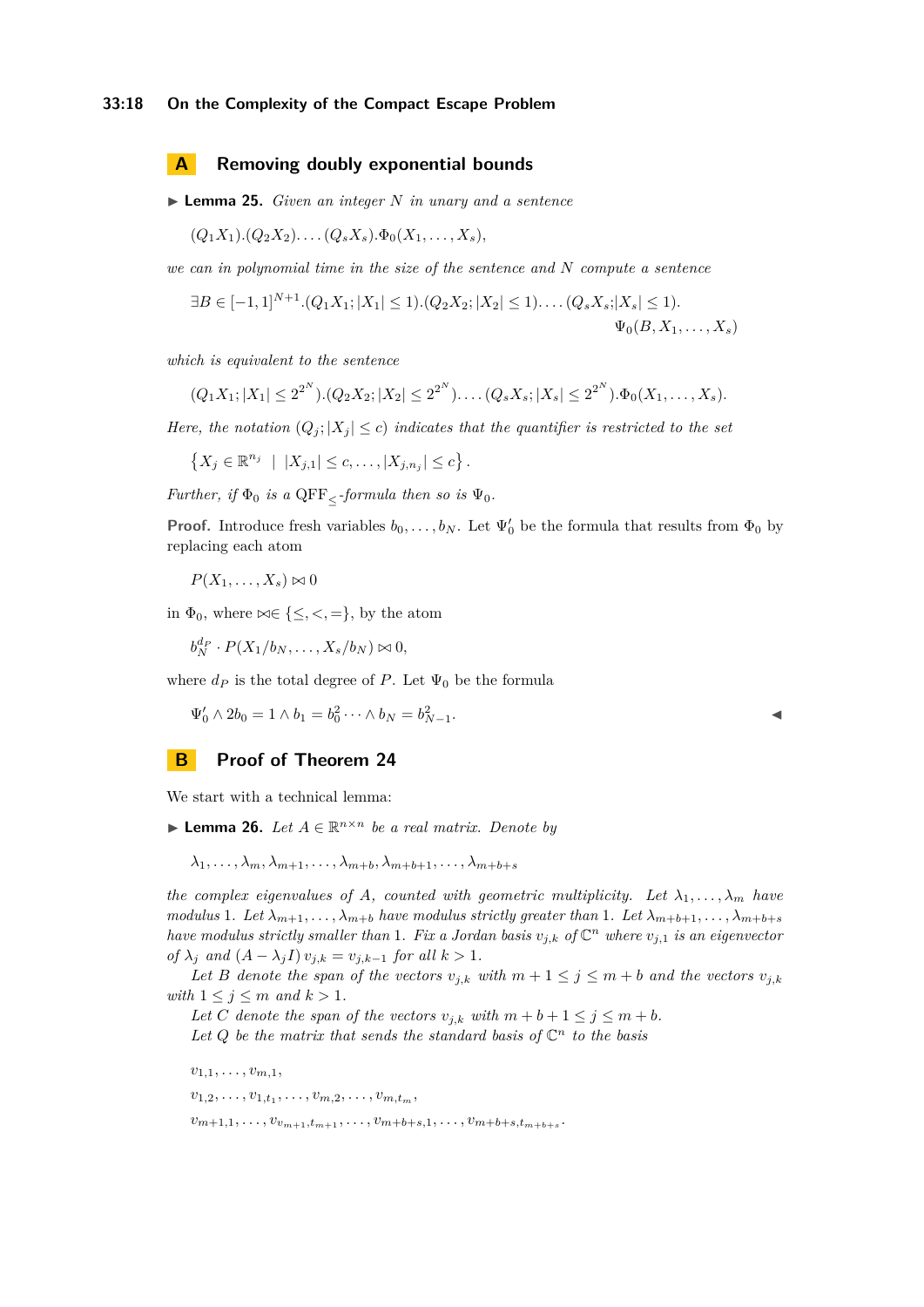$$
f: \mathbb{R}^{n} \times \mathbb{T}^{m} \to \mathbb{C}^{n}, f(x, z) = Q
$$
\n
$$
\begin{pmatrix}\nz_1 & & & \\
& \ddots & & \\
& & & 0 \\
& & & & \ddots \\
& & & & 0\n\end{pmatrix} Q^{-1} \begin{pmatrix}\nx_1 \\ \vdots \\ x_n\n\end{pmatrix}
$$

Let  $S \subseteq \mathbb{T}^m$  be the closure of the set  $\{(\lambda_1^k, \ldots, \lambda_m^k) \mid k \in \mathbb{N}\}\$ in  $\mathbb{T}^m$ .

*Let*  $K ⊆ \mathbb{R}^n$  *be a compact set. Let*  $x ∈ K$ *. Then for all*  $k ∈ \mathbb{N}$  *we have*  $A^k x ∈ K$  *if and only if both of the following two conditions are satisfied:*

**1.** *Let*  $N = m + (t_1 - 1) + \cdots + (t_m - 1) + t_{m+1} + \cdots + t_{m+b}$ *. For all*  $m < j \leq N$  *we have*  $(Q^{-1}x)_i = 0.$ 

2. 
$$
f(x, S) \subseteq K
$$
.

*Let*

**Proof.** Let  $x \in K$ .

Assume that  $A^k x \in K$  for all  $k \in \mathbb{N}$ . Let  $J = Q^{-1} A Q$ . Let us again write  $N =$  $m + (t_1 - 1) + \cdots + (t_m - 1) + t_{m+1} + \cdots + t_{m+b}$ . If there exists  $m < j \le N$  such that  $(Q^{-1}x)_j \neq 0$  then  $Q^{-1}x$  has a non-zero component in a generalised eigenspace of *A* which corresponds to an eigenvalue of modulus strictly greater than 1 or it has a non-zero component in a generalised eigenspace of *A* corresponding to an eigenvalue of modulus 1 which is not an eigenspace. In both cases the absolute value of  $A^k x = QJ^k(Q^{-1}x)$  is unbounded as  $k \to \infty$ . Since *K* is assumed to be bounded it follows that  $A<sup>k</sup>x$  leaves *K* after finitely many steps.

Now, assume that  $(Q^{-1}x)_j = 0$  for all  $m < j \leq N$ . We claim that  $f(x, S)$  is the set of accumulation points of the orbit of *x* under *A*. The result then follows immediately.

First, observe that we have by construction

$$
A = Q \begin{pmatrix} \lambda_1 & & & & & \\ & \ddots & & & & \\ & & \lambda_m & & & \\ & & & 0 & & \\ & & & & \ddots & \\ & & & & & 0 \\ & & & & & & R \end{pmatrix} Q^{-1}
$$

where *R* is an  $(s \times s)$ -matrix with  $|R^k| \to 0$  as  $k \to 0$ .

Now, let  $z \in S$ . We claim that  $f(x, z)$  is an accumulation point of the sequence  $(A^k x)_{k \in \mathbb{N}}$ . Let  $\varepsilon > 0$ . By Theorem [6](#page-6-2) there exist infinitely many  $k \in \mathbb{N}$  such that  $|\lambda_j^k - z_j| < \varepsilon/2$ . For all sufficiently large *n* we have  $|R^k| < \varepsilon/2$ . It follows that for each such *k* we have  $|(A^kx) - f(z, x)| < \varepsilon$ . Thus,  $f(z, x)$  is an accumulation point of the sequence  $(A^kx)_k$ .

Conversely, let  $y \in K$  be an accumulation point of the sequence  $(A^k x)_k$ . Let  $(n_k)_k$  be a sequence of natural numbers such that the sequence  $(A^{k_j}x)_j$  converges to *y*. Since the torus  $\mathbb{T}^m$  is compact, the sequence  $(\lambda_1^{k_j}, \ldots, \lambda_m^{k_j})_j$  has a convergent subsequence. Thus, let  $(k_{j_{\ell}})_{\ell}$  denote a subsequence of  $(k_j)_j$  such that the sequence  $(\lambda_1^{k_{j_{\ell}}}, \ldots, \lambda_m^{k_{j_{\ell}}})_{\ell}$  converges to a limit  $z = (z_1, \ldots, z_m) \in \mathbb{T}^m$ . Then the sequence  $(A^{k_{j_\ell}}x)_\ell$  converges to both  $f(x, z)$  and *y*. It follows that  $y = f(x, z)$ .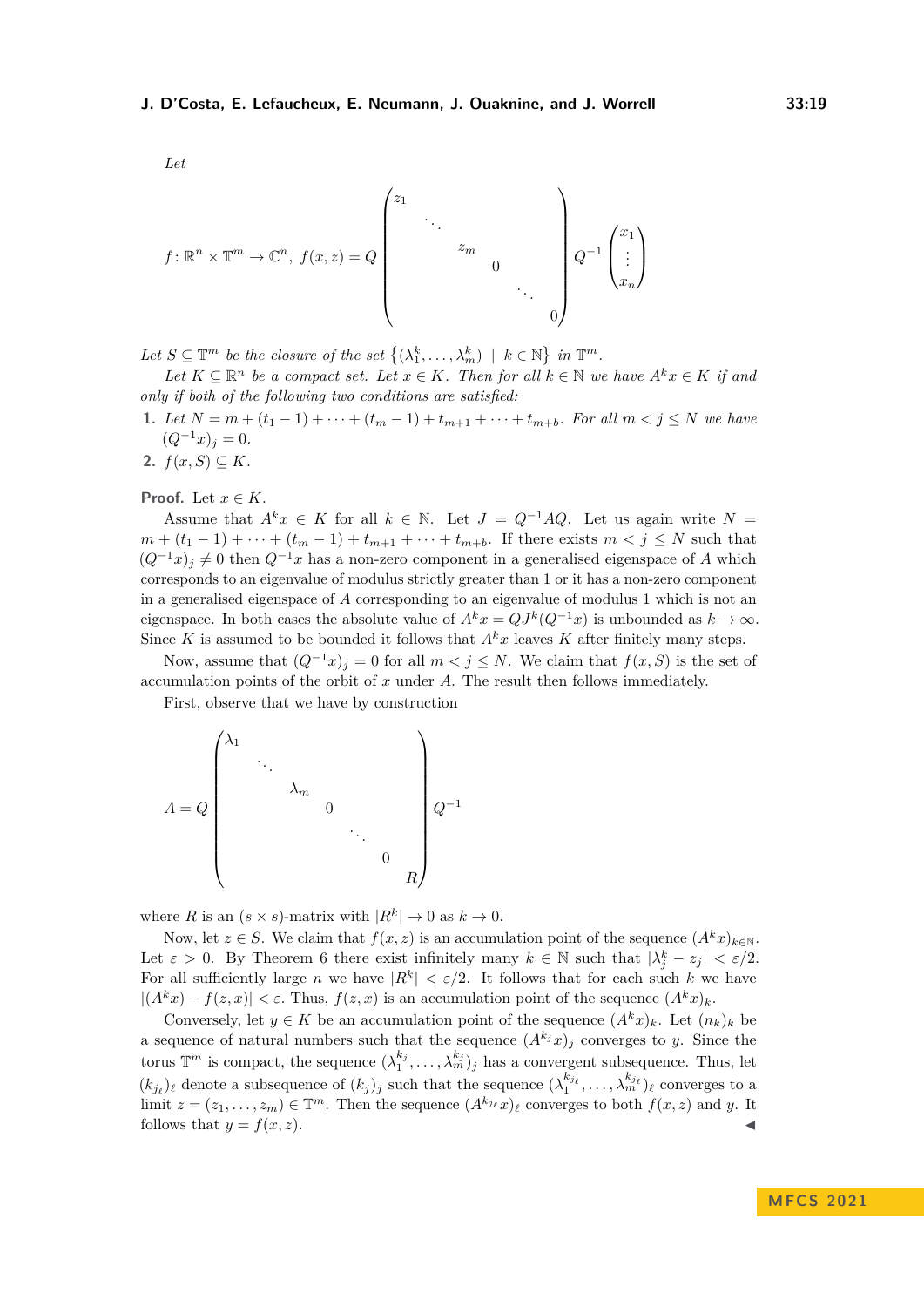### **33:20 On the Complexity of the Compact Escape Problem**

Now, let us prove Theorem [24.](#page-14-1)

By Theorem [3](#page-4-0) the decision problems for  $b-\sum_{2,\leq}^{++}$ -sentences is contained in  $\exists \forall_{\leq} \mathbb{R}$ . We reduce the Compact Escape Problem to this problem.

Suppose we are given a matrix  $A \in \mathbb{Q}^{n \times n}$  with rational entries, a family of polynomials  $P$  in  $n$  free variables, represented in the standard encoding, and a negation-free propositional formula  $\Phi(X)$  over atoms of the form  $P \leq 0$ , where  $P \in \mathcal{P}$ . We can convert the standard encodings of the polynomials  $P \in \mathcal{P}$  into terms over the signature  $\langle \mathbb{Z}, +, \times \rangle$  in polynomial time. We can hence convert the formula  $\Phi(X)$  into a QFF<sub> $\lt$ </sub>-formula in polynomial time. By very slight abuse of notation, let us denote this  $QFF<sub>5</sub>$ -formula by  $\Phi(X)$  as well. Let  $K \subseteq \mathbb{R}^n$  denote the set encoded by  $\Phi(X)$ .

By [\[7\]](#page-16-21) we can compute in polynomial time the complex eigenvalues of *A*

 $\lambda_1, \ldots, \lambda_m, \lambda_{m+1}, \ldots, \lambda_{m+b}, \lambda_{m+b+1}, \ldots, \lambda_{m+b+s}$ 

and the matrices *Q* and *Q*−<sup>1</sup> as in Lemma [26.](#page-17-3) We can further compute the real an imaginary parts of the eigenvalues  $\lambda_1, \ldots, \lambda_{m+b+s}$  in polynomial time. More precisely, letting  $\alpha_j = \text{Re}(\lambda_j)$  denote the real part of  $\lambda_j$ , and  $\beta_j = \text{Im}(\lambda_j)$  the imaginary part, we can compute in polynomial time:

- **1.** Univariate polynomials with integer coefficients  $h_1, \ldots, h_{m+b+s}, g_1, \ldots, g_{m+b+s}$ , such that  $h_i(\alpha_i) = q_i(\beta_i) = 0$  for all  $i = 1, ..., m + b + s$ .
- 2. Rational numbers  $a_1, b_1, c_1, d_1, \ldots, a_{m+b+s}, b_{m+b+s}, c_{m+b+s}, d_{m+b+s}$ , such that  $\alpha_j$  is the unique root of  $h_j$  in the real interval  $[a_j, b_j]$  and  $\beta_j$  is the unique root of  $g_j$  in the real interval  $[c_i, d_i]$ .
- **3.** For  $j = 1, \ldots, n$  and  $k = 1, \ldots, n$  bivariate polynomials  $L_{0,j,k} \in \mathbb{Q}[u, v], L_{1,j,k} \in \mathbb{Q}[u, v]$ , and indexes  $\ell_{i,k} \in \{1, \ldots, m+b+s\}$  such that the matrix *Q* at row *j* and column *k* is given by the complex algebraic number  $L_{0,j,k}(\alpha_{\ell_{j,k}}, \beta_{\ell_{j,k}}) + iL_{1,j,k}(\alpha_{\ell_{j,k}}, \beta_{\ell_{j,k}})$ .
- **4.** For  $j = 1, \ldots, n$  and  $k = 1, \ldots, n$  bivariate polynomials  $R_{0,j,k} \in \mathbb{Q}[u, v], R_{1,j,k} \in \mathbb{Q}[u, v]$ , and indexes  $r_{j,k} \in \{1, \ldots, m+b+s\}$  such that the matrix  $R^{-1}$  at row *j* and column *k* is given by the complex algebraic number  $R_{0,j,k}(\alpha_{r_{j,k}}, \beta_{r_{j,k}}) + iR_{1,j,k}(\alpha_{r_{j,k}}, \beta_{r_{j,k}})$ .

By Theorem [7](#page-6-3) we can compute in polynomial time a finite set  $\gamma_1, \ldots, \gamma_s \in \mathbb{Z}^m$  of generators of the free abelian group of integer multiplicative relations between the complex eigenvalues  $\lambda_1, \ldots, \lambda_m$ . The size of the integer entries of  $\gamma_1, \ldots, \gamma_s$  – and not just their bitsize – is bounded polynomially in the size of the input. It follows that we can compute in polynomial time a  $QFF<sub>5</sub>$ -formula  $\Psi(C, D)$  with 2*m* free variables that expresses for two given real vectors  $C \in \mathbb{R}^n$ ,  $D \in \mathbb{R}^n$  that the complex vector  $C + iD$  is contained in the set

$$
S = \{(z_1, \ldots, z_m) \in \mathbb{T}^m \mid (z_1, \ldots, z_m)^{\gamma_j} = 1, j = 1, \ldots, s\}.
$$

By Theorem [6](#page-6-2) the set *S* is equal to the closure of the set  $\{(\lambda_1^k, \ldots, \lambda_m^k) \mid k \in \mathbb{N}\}.$ 

Let  $f: \mathbb{R}^n \times \mathbb{T}^m \to \mathbb{C}^n$  be defined as in Lemma [26,](#page-17-3) i.e.,

$$
f(x, z) = Q \operatorname{diag}(z_1, \dots, z_m, 0, \dots, 0) Q^{-1} x.
$$

Since we can compute the matrices *Q* and *Q*<sup>−</sup><sup>1</sup> in polynomial time as above, we can compute in polynomial time polynomials  $F_{k,j} \in \mathbb{Q}[U,V][C,D]$  for  $k = 1, \ldots, n, j = 1, \ldots, n$ , where *U* and *V* are vectors of  $m + b + s$  variables, such that

<span id="page-19-0"></span>
$$
\operatorname{Re} f(X, C + iD) = \left( \sum_{j=1}^{n} F_{1,j} \left( \vec{\alpha}, \vec{\beta} \right) (C, D) \cdot X_j, \dots, \sum_{j=1}^{n} F_{n,j} \left( \vec{\alpha}, \vec{\beta} \right) (C, D) \cdot X_j \right). \tag{7}
$$